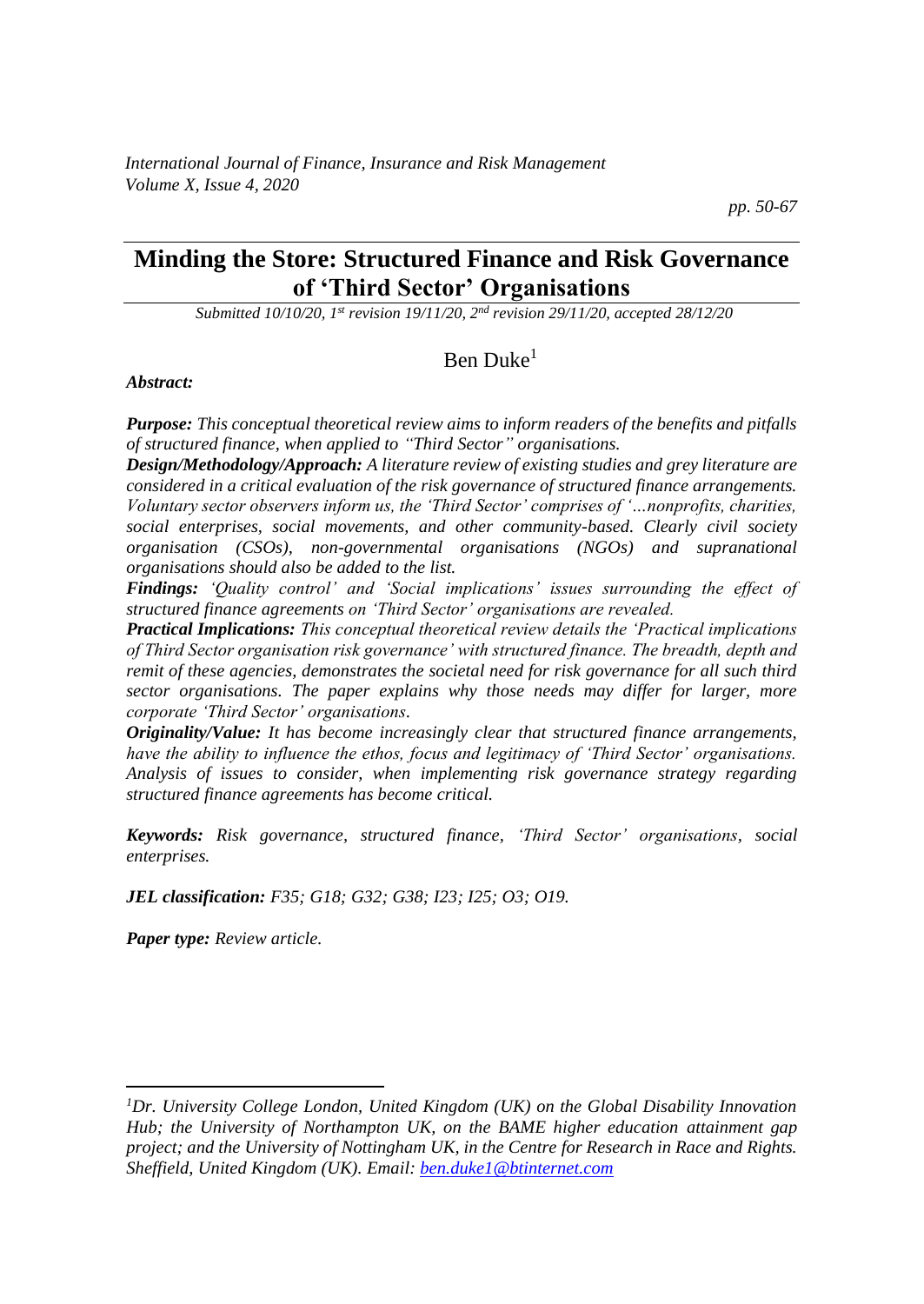#### **1. Introduction**

There is a relative paucity of literature on studies investigating, does the influence of '…if and how performance and compliance objectives become constitutive of managerial logics in use' (Giddens, 1976), affect large more corporate 'Third Sector' organisations differently, compared with small grassroots enterprises, as regards risk governance. The risk finance governance community would benefit from an inquiry asking: What aspects of risk governance have the greatest affect upon 'Third Sector' organisations, considering entering into structured finance arrangements. There is literature critically appraising 'Third Sector' funding initiatives, e.g., Phillips and Hebb, (2010), 'Financing the Third Sector'. However, the dichotomy of structured finance arrangements and their interaction with the analysis of risk governance, remains distinctly under-theorised regarding their relationship with 'Third Sector' organisations.

The manner in which a 'Third Sector' organisation is financed, has a significant effect upon how that enterprise delivers its products and services; '…the way social enterprise are financed is a critical issue which reflects both quite distinct socioeconomic contexts and the very conceptions of social enterprise embedded in such contexts,…' (Defourny and Nyssens, 2010a). This demonstrates that structured finance arrangements, amongst others, can change the very nature of how a 'Third Sector' organisation operates, influencing for example which social missions an enterprise chooses to address (Scottish Council for Voluntary Organisations, 2020). Social enterprises have a number of particular features, one of which is the perception of questionable financial stability. "Social enterprises are generally viewed as organisations characterised by a significant level of economic risk" (Defourny and Nyssens, 2010a). Given the social purpose of 'Third Sector' organisations, there must be a mechanism which can mitigate financial risk if an organisation fails. Put simply, structured finance can be defined as a financial instrument which can be tailor made to suit the funding needs various enterprises. These are institutions where more mainstream funding wouldn't be appropriate (European Commission-Organisation for Economic Co-operation and Development, 2017). Social enterprises have a level of corporate social responsibility, a requirement to indemnify third party creditors if adverse events occur. Structured finance acts as a social glue delivering the indemnity and responsibility required, enabling communities to recover if a 'Third Sector' organisation collapses (Community Foundation, 2020).

This paper borrows heavily from Nicholls' (2010) 'Institutionalizing social entrepreneurship in regulatory space' study. Nicholls (2010) indicates two research avenues by which structured finance arrangements and risk governance within 'Third Sector' organisations can be investigated. There will be discussion on the controlling aspects of accounting as a governance practice, which act to reinforce hegemonic forces. There will be analysis of governance processes implemented by societal stakeholders, who have coalesced around a normative if not paradigmatic position. Discussion along these avenues, help to signpost how current disclosure and reporting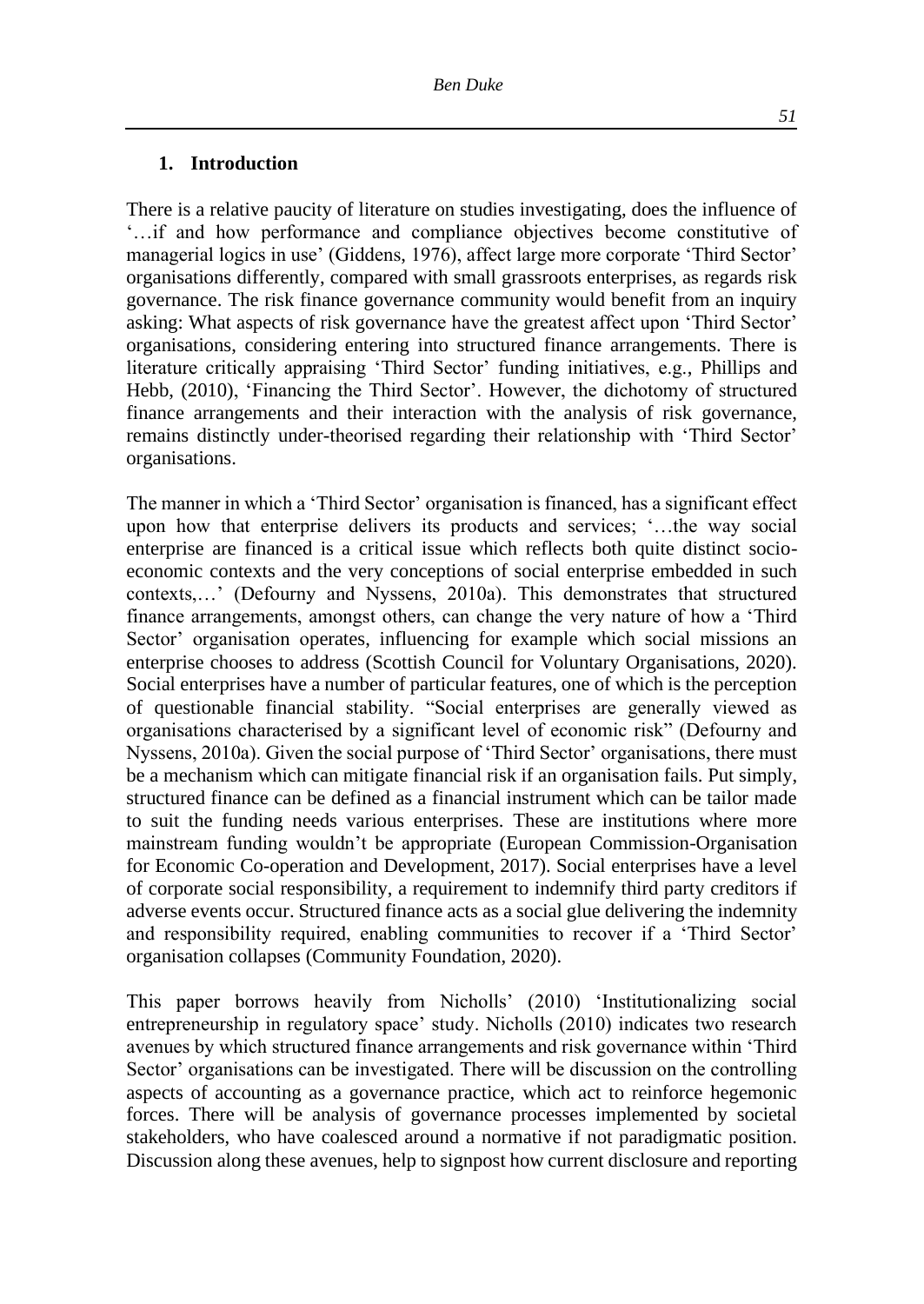mechanisms have developed. Current audit practices, employed by 'Third Sector' organisations have been legitimised, becoming convention and accepted practice. Conceptualisation of how power structures and institutional behaviour, influence interactions between structured finance arrangements and risk governance policy formulation will be articulated (Milbourne and Cushman, 2013).

The paper draw upon aspects of Nicholls' (2009) 'Blended Values Accounting' work, to provide a theoretical underpinning for the research. Nicholls' (2009) study acts to contextualise the practical and social implications of structured finance arrangements and risk governance considerations. Policy recommendations included, are designed to enable 'Third Sector' organisations to operationalise effective risk governance. Fig 1 is a graphical abstract, a roadmap, included to visualise the issues discussed and where they fit in the risk governance conceptual landscape.



Fig 1 - Structured Finance: Risk Governance Issues for 'Third Sector' Organisations Roadmap

## **2. Competing Definitions of Risk Governance**

There is an early complication in this conceptual discussion, there are numerous definitions of risk governance. Benn *et al.'s* (2009) definition of governance is broad and contemporary, with a focus upon '…where public-private interaction enables sustaining coordination and coherence between a wide variety of actors' (Pierre 2000 cited in Benn *et al.*, 2009). 'Sustaining coordination' introduces the concept of economic and social risk. Enterprise risk management (ERM) is a similar related risk governance definition. Tekathen and Dechow (2013) inform the reader that "COSO defines ERM as set of activities that lead to organizational alignment and accountability, given structured work with stable, mobile and combinable information objects." COSO is a quintet of US based professional associations, which focus upon three interrelated themes: 'ERM, internal control and fraud deterrence' (ibid: 101). Discussion on ERM is included as it has a generic function, helping to signpost some of the key concepts in formulating risk governance strategy. Literature analysis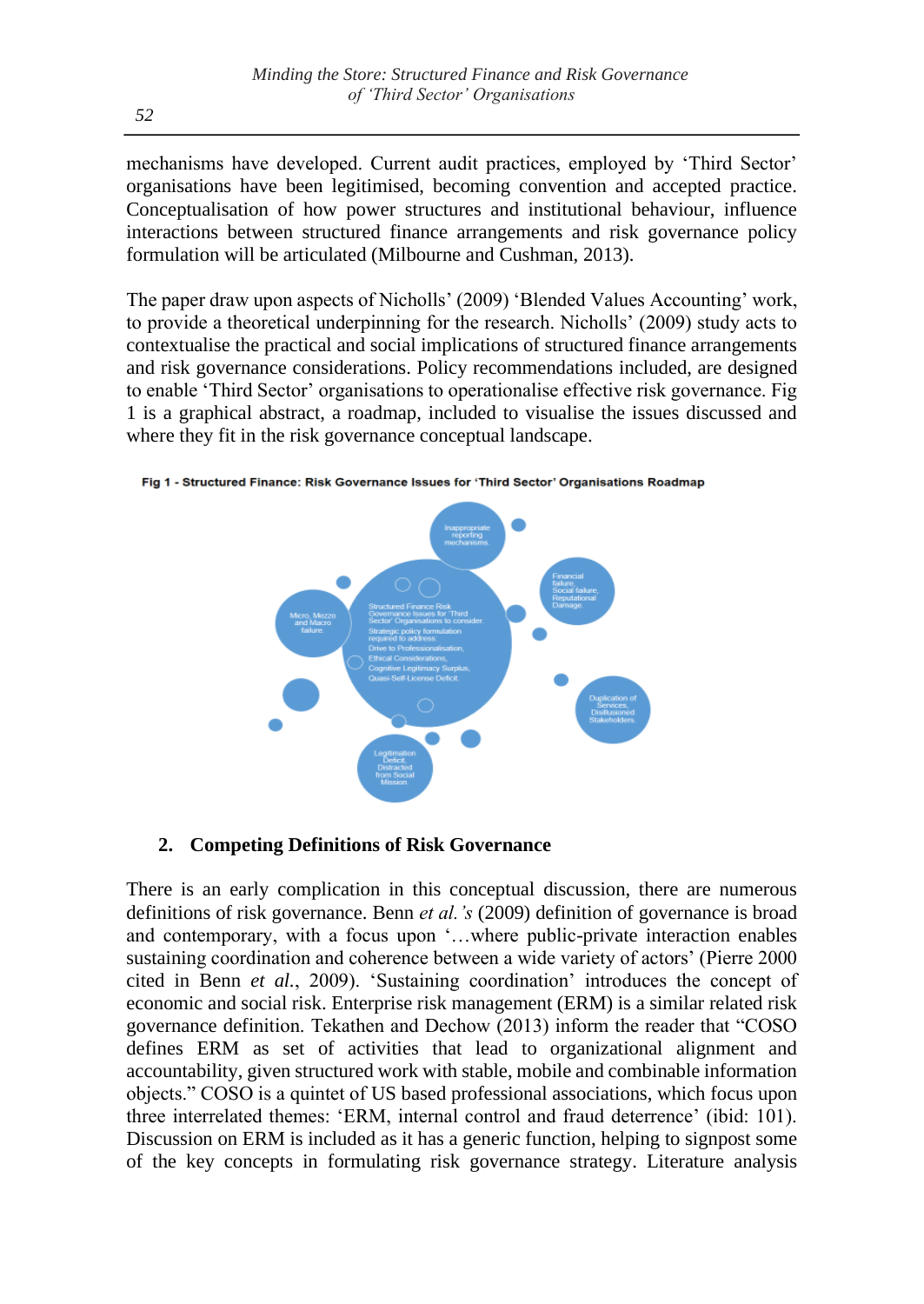suggests that Nicholls (2009; 2010) would argue the COSO definition of ERM is too simplistic. Nicholls' (2009; 2010) critique would probably be COSO has a onedimensional definition of accountability, alongside a limiting benchmarking ethos. Similarly, literature analysis indicates that Defourny and Nyssens, (2010a) would also be critical of ERM for a different reason. Defourny and Nyssens, (2010a) argue ERM is flawed as it's designed to integrate and align strategic corporate objectives, an approach imbued with neoliberalism. "Neoliberalism is a political economic concept, a set of ideas, or even a framework used to describe the commodification of all sectors of society" (Cahill *et al.*, 2012). There are numerous other modern definitions of neoliberalism. The above serves to contextualise some of the themes conceptualised in risk governance in this discussion (Bach-Mortensen and Montgomery, 2018).

#### **3. Competing Definitions of Social Enterprises**

#### *Aka 'Third Sector' organisations*

The definition of a social enterprise is also complex as it differs significantly from one country to another. In the UK in 2002, the Department of Trade and Industry (DTI) defined a social enterprise as: "a business with primarily social objectives whose surpluses are principally reinvested for that purpose in the business or in the community, rather than being driven by the need to maximise profit for shareholders and owners" (DTI, 2002, cited in Defourny and Nyssens, 2010a).

Other 'Third Sector' observers view social enterprises as a special category of NGO, saying '…social enterprises are not-for-profit organisations driven by social mission' (Sullivan Mort *et al.*, 2003, cited in Sakarya *et al.*, 2012). The US definition of a social enterprise is an organisation that trades for a social purpose. This is a market driven neoliberal approach, complete with an 'earned income' concept of social enterprise. In this sense the US definition is very similar to German or UK approach, countries who view social enterprises as a business first and foremost. That said, it is also recognised that currently, businesses are expected to deliver economic and noneconomic fringe benefits to their shareholders. Businesses gain legitimacy by being seen to sponsor various good causes or events, perceived as solving a social problem of mutual concern. Such enterprises are valued by various constituencies, some of who have financial interest in the business concerned (Smith 2007, cited in Sakarya *et al.*, 2012). Most European definitions of social enterprise have different degrees of emphasis on the common theme, of social enterprise being about outcomes e.g. 'social, environmental or financial that add considerable value to their community'. This approach is sometimes referred to as 'blended value' (Phillip and Hebb, 2010; Nicholls, 2009). The central initiative should be focussed upon addressing social and societal challenges, such as disadvantaged groups being unable to access stable employment (Defourny and Nyssens, 2010a; EC SBI Report 2019).<sup>2</sup>

*<sup>2</sup>This report is dated October 2018. The European Commission inform us, updates have been added since first publication of the SBI final report. This version was published on 14 August 2019.*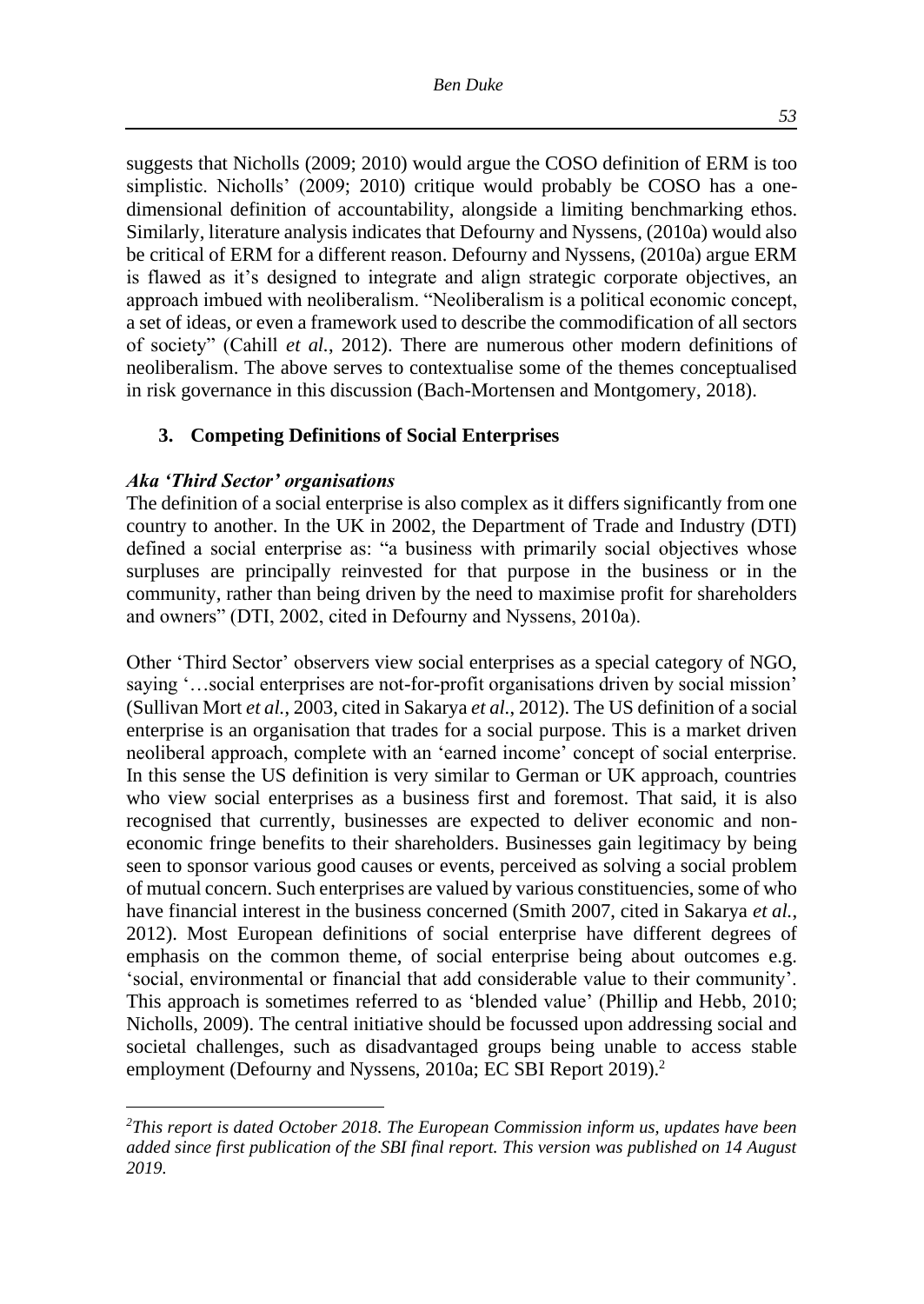## **4. Third Sector Organisations Governance of Risk: Themes, Criteria and Dimensions**

Defourny (2001) informs the risk finance and governance community, that 'Third Sector' initiatives have four common themes which demonstrate their economic and entrepreneurial dimensions. These four criteria are: a continuous activity producing goods and/or selling services; a high degree of autonomy; a significant level of economic risk; a minimum amount of paid work (Defourny, 2001, cited in Defourny and Nyssens, 2010). Research needs to investigate, to what extent and in what ways do each of these economic and entrepreneurial dimensions, influence risk governance assessment. Research needs to expand further into the feasibility of structured finance for 'Third Sector' organisations, in relation to the risk governance issues to consider. The research needs to identify which aspects make a proposed structured finance arrangement being considered feasible. For example not overlapping with a nearby institution, in socio, political or economic terms. Such research would provide the voluntary community with a direction finder, a decision making tool by which to assess a structure finance proposal. The research would assist the reader to locate risk governance, relative to the entrepreneurial, economic and social dimensions of 'Third Sector' organisations (IRGC: Oberle *et al.*, 2019).

Defourny (2001) also informs that to encapsulate the social dimensions of 'Third Sector' initiatives, five criteria for social enterprise have been proposed. These are: an explicit aim to benefit the community; an initiative launched by a group of citizens; a decision-making power not based on capital ownership; a participatory nature, which involves various parties affected by the activity; a limited profit distribution (Defourny, 2001, cited in Defourny and Nyssens, 2010a). Defourny's (2001) work is supported by numerous other studies, which have commented on how the perception of good governance is increased, by aligning the expectations of very different stakeholders. The tools and processes researchers have observed being used towards managing well-functioning stakeholder relationships, have in part employed facets of Defourny's five criteria of social enterprise (Azbug and Galaskiewicz, 2001; Balser and McCluskey, 2005; Brown, 2005; Herman and Renz, 2008; Hsieh, 2010; Kilby 2006; Ospina *et al.*, 2002; Studer and von Sturneibein 2012, cited in Wellens and Jegers, 2014). The voluntary community needs to know, the nature in which each of these social dimensions affect the risk governance of 'Third Sector' organisations. The Defourny (2001) and Wellens and Jegers' (2014) studies are underpinned by the 'communicative action' approach (Habermas, 1984). Here, social actors, discuss social challenges collaboratively, reaching a common understanding and consensus as to how and which societal problem should be addressed. Key to such discussions, would be issues which belong in the economic, entrepreneurial and social dimensions of 'Third Sector' activity (Smith and Neal, CNPR 2019, 3 September 2019).<sup>3</sup>

*<sup>3</sup>Smith and Neal presented this paper at the Charities, Nonprofits and Ngos: (Re)building and Legitimacy (CNPR) 2019 Conference, at the Queen's University, Belfast, 3 and 4 September 2019.*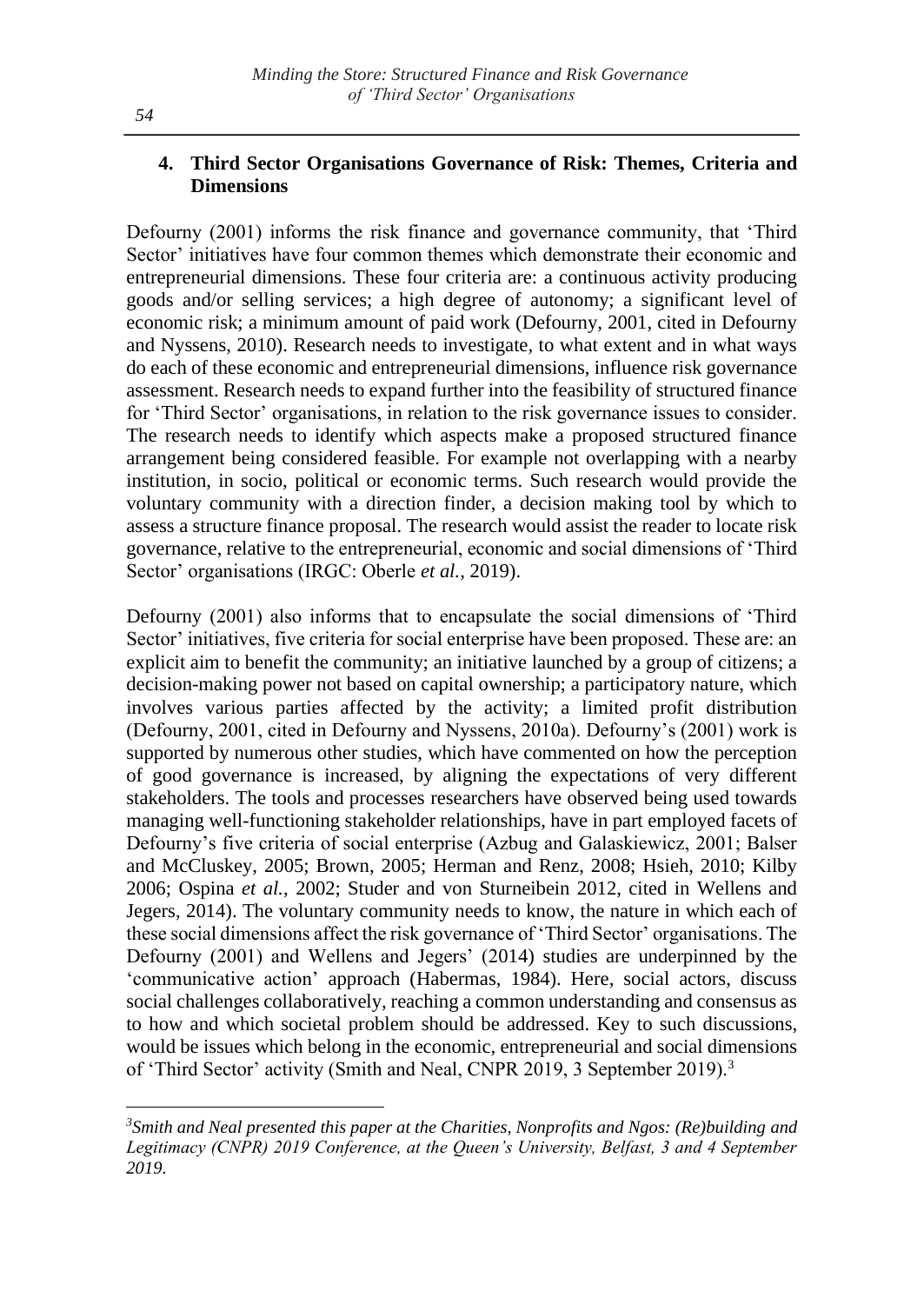Research has tended to focus upon the relationship between corporate governance, economic risk and reward. This approach comes from the neoliberal tradition, being hierarchical in approach, with an emphasis upon growth and investment return. Here 'Third Sector' organisations are viewed as a business. Risk governance also needs to consider the wellbeing of the organisation, how it interacts with the people in the area where it serves. "For success and survival, in shaping its strategies, a business enterprise has to take into consideration its interactions with the non-market component of its environment, comprising of public, government, stakeholders, media and public institutions" (Baron 1995; Baron 2010; Hemphill 2005, cited in Sakarya *et al.*, 2012).

There needs to be research to investigate, should risk governance focus upon the economic risk in an organisation; or should other factors be considered e.g., transparency, or closeness of fit with societal objectives (Blaser and Carmin, 2009; Christensen and Ebrahim, 2006, cited in Wellens and Jegers, 2014; De Cooman *et al.*, 2011; Moynihan and Pandey, 2007). The arrival of the COVID-19 global pandemic, brought issues of flexibility and fitting in with societal needs into sharp focus. Many 'Third Sector' organisations globally changed their normal service, e.g. usually supporting people with no access to affordable childcare, to food bank delivery. Similarly local mutual aid groups have seen a significant upturn globally in their membership and activity, due to the Coronavirus crisis (Local Government Association, 2 June 2020; Mutual Aid Networks, 24 March 2020; World Economic Forum Civil Society, 29 May 2020).

### **5. Practical Implications of Third Sector Organisation Risk Governance**

LaBelle (2012) reaffirms an earlier part of this discussion that risk governance has more than one definition. In part this is due to how the relationship of governance operates differently between stakeholders. "The term governance must be broken down to more precisely account for the different activities of institutions and actors" (LaBelle, 2012). The most apt definition of stakeholder can be found in Freeman's (1984) seminal work on stakeholder theory, which defines stakeholders "as any group or individual who can affect or is affected by an organisation's achievements" (Freeman, 1984, cited in Wellens and Jegers, 2014). It is important to realise that different stakeholders have different remits, dependent upon their relationship with the organisation in which they have an interest. As such, '…there is no reason to expect that all stakeholders have identical objectives' (Balser and McCluskey, 2005; cited in Van Puyvelde *et al.,* 2012).

Hawkey *et al.'s* (2013) discussion on urban energy systems, demonstrate how local or municipal authorities are key social actors in structured finance schemes, and for resulting models of risk governance adopted (Hawkey *et al.*, 2013). The types of 'Third Sector' organisations investigated in Hawkey *et al.'s* (2013) study, are typical in illuminating how risk governance operates differently, between small communitybased social enterprises and larger 'Third Sector' organisations. This is particularly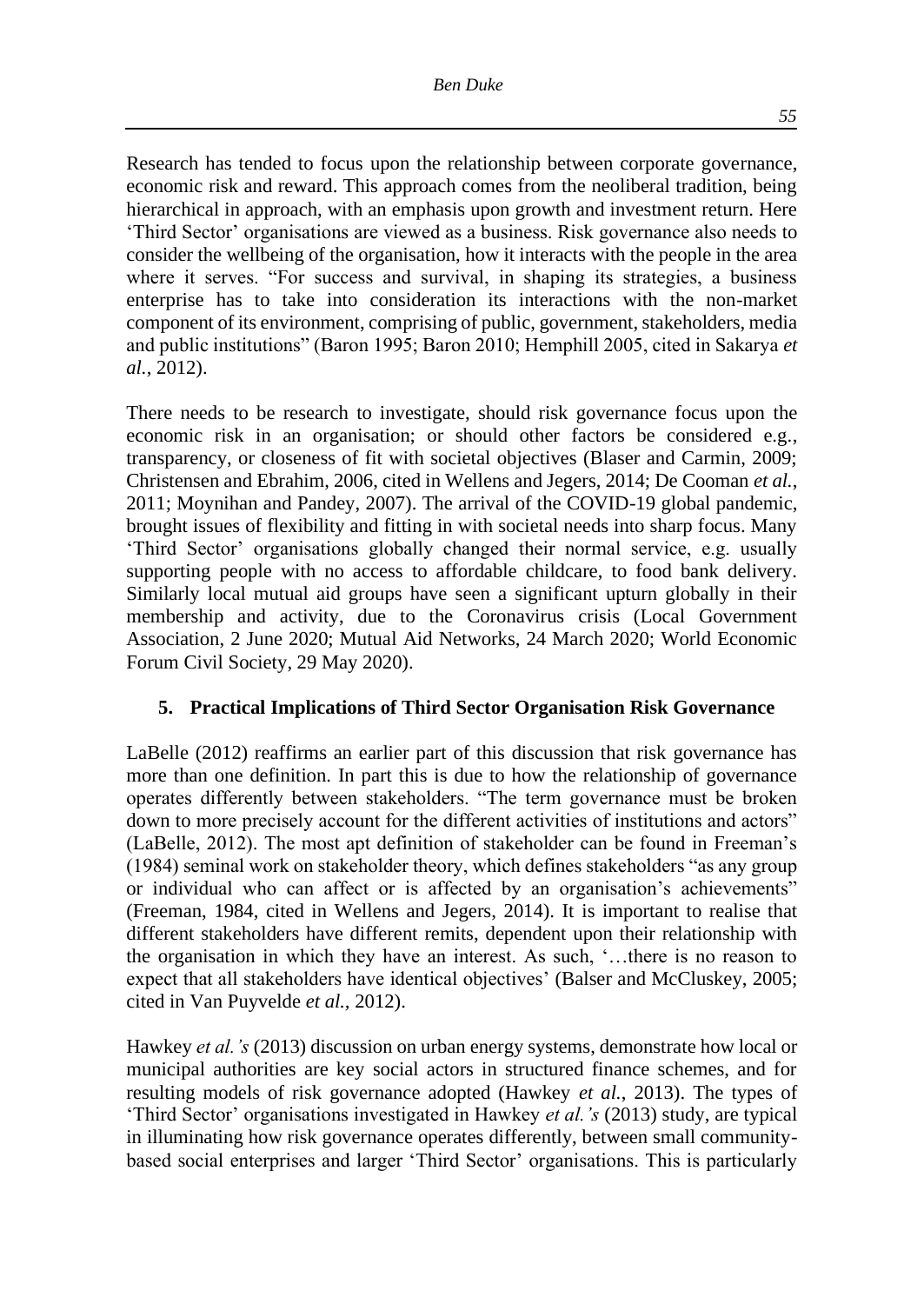important when analysing the effectiveness of internal auditing, or other reporting mechanisms as tools to assess risk governance (Ball, 2016; Charity Finance Group, SORP 13 February 2020).<sup>4</sup>

Risk governance can also be said to come in two forms, behaviourally and relationally  $(Gidron, 2010)$ .<sup>5</sup> The behavioural patterns of an organisation, its fiscal arrangements, its efficiency and growth strategy, form part of an organisation's behaviour. The interaction between an organisation and the institutional ownership relationships in the locality, is another area where how an organisation's behaviour manifests itself has to be taken into consideration. Bulmer *et al.* (2007) give us an indication of the influence of institutional behaviour. "Institutions shape the preference of actors and shape the policy making process and how policy making implementation is carried out." Behaviourally, an organisation's relationship with its shareholders and other local stakeholders, is important in the assessment of risk governance (Claessens and Yurtoglu, 2013). These relationships can be very sensitive at the micro level, especially with small 'Third Sector' organisations such as advice centres for disabled persons, lesbian, gay, bi-sexual, transgender (LGBT) people, substance abusers, or food banks. Often relationships develop as a result of the involvement of stakeholders in the decision-making process, applying a democratic perspective (Comforth, 2003, cited in Gidron, 2010). Here a broad, value-based, lay approach is used, as opposed to an 'expert-dominance' process; during governance discussions on changes in goals, perspectives, or the very ethos and ideology of an organisation (Gidron, 2010). More mainstream auditors recognise the relational aspects of stakeholder involvement in their risk assessments (Kaplan Bank, 2020).

Another issue 'Third Sector' organisations need to consider regarding the suitability of a structured finance arrangement is, would participation in a specific scheme, affect the relationship(s) with another current funder(s) (Eikenberry and Kluver, 2004). Similarly, internal and external stakeholders may no longer be willing to volunteer or to make donations; if the social enterprise they previously supported; has now engaged with a funding stream they do not approve of. For example arms manufacture, pharmaceuticals tested on animals, blood diamonds, products made from ivory, or fracking (Guo, 2006; cited in Gidron, 2010). There is a globalisation facet to this element of structured finance, which influences risk governance of the 'Third Sector'. Some of the external stakeholders and/or funders could be internationally based, in relation to the social enterprise. When considering entering into a new structured finance arrangement, risk governance has to assess the existing political or regional landscape, which might include a military alliance. 'Third Sector' organisations need to have robust risk governance systems in place, to analyse sensitive complex situations. There needs to be careful consideration before deciding whether to proceed with a particular project using structured finance. A proposal that could destabilise effective working relationships, which currently exist inter-regionally, or

*<sup>4</sup>SORP is an acronym for Statement of Recommended Practice.*

*<sup>5</sup>Benjamin Gidron's study was on non-profit organisations (NPO).*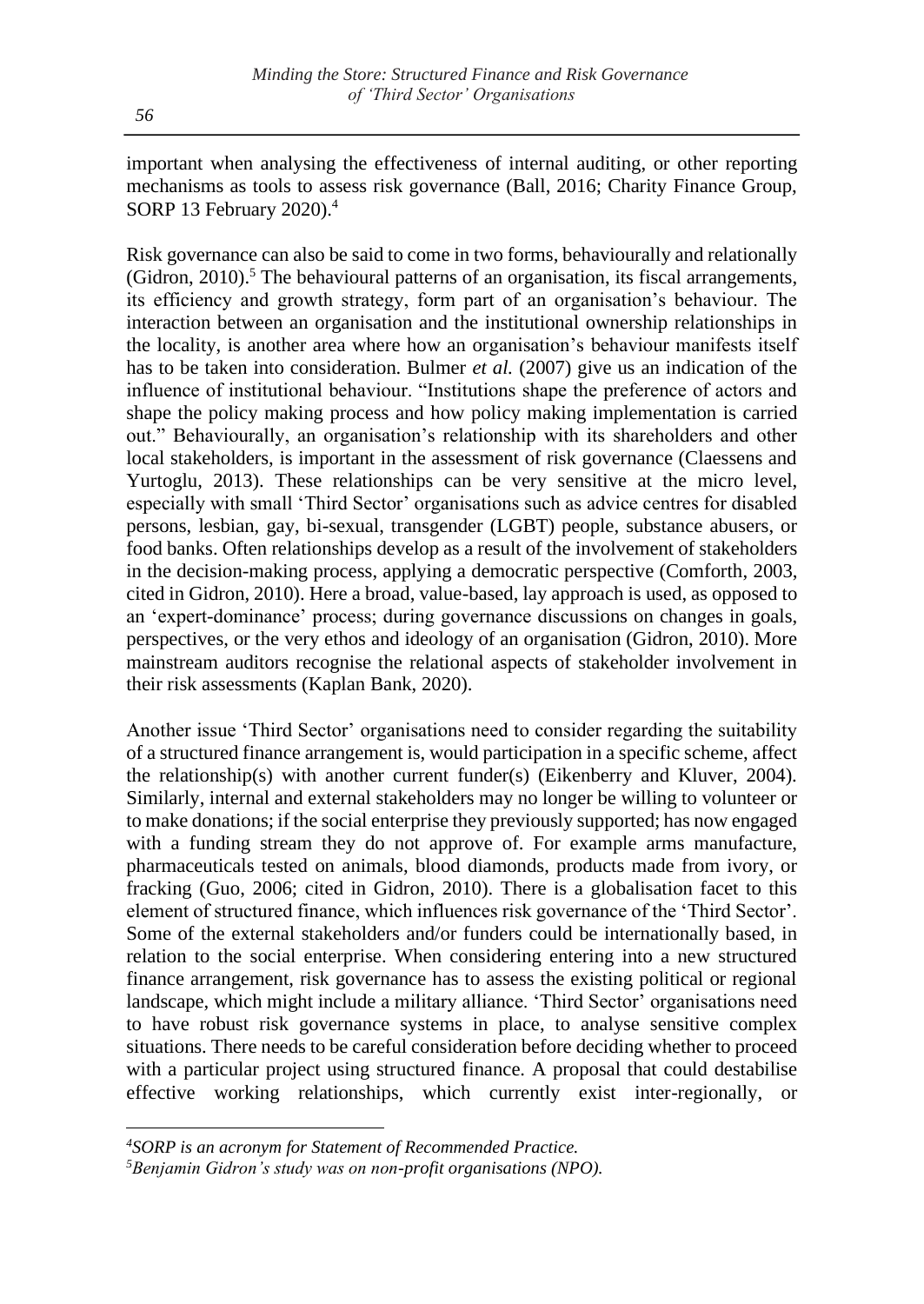geographically between countries at the mezzo-level (Becker 2001; Sztompka 1994; cited in Sakarya *et al.* 2012; see locally ESRC ILG, Chapman *et al.*, 2018).<sup>6</sup>

In most developed countries the formal task of risk governance, in smaller voluntary 'Third Sector' organisations, will be carried out by internal auditors. Analysis of the role of an internal auditor reveals an entry to the problem constellation. "Current governance regulations are not designed to regulate the activities of internal auditors" (Archambeault *et al.*, 2008; Holt and DeZoort, 2009; Messier 2009; cited in Roussy, 2013). Further investigation informs the reader that the internal auditor's role can be split in two. A protector role, which itself can be subdivided into a keeper of secrets and a protective shield. There is also a helper role, which can be subdivided into a guidance role and an organisational performance role (Roussy, 2013). Melanie Roussy's (2013) study is on the public sector. I argue Roussy's (2013) research, also applies to any 'Third Sector' organisation that is required to conduct internal audits as well (CIPFA: Diana Melville, 17 May 2019; NHS Guidelines, September 2017).<sup>7</sup>

The internal audits as described by Roussy (2013) are reporting practices that are '…consistent with the 'bricolage' evident in social entrepreneurship' attitude to problem-solving more generally' (Nicholls, 2009). A brief discussion on reporting practices has become germane, when analysing the governance of structure finance agreements. Reporting practices act as mechanism to describe any structured finance arrangements a 'Third Sector' organisation has. They double as a panopticon, analysing the existing risk governance strategy, reporting back on potential risks not considered (Association of Chartered Certified Accountants, 8 June 2020). Palmer and Vinten's (1998) study on charity reporting, provides an analysis of approaches that can be adapted to demonstrate how the financial wellbeing of a 'Third Sector' organisation, can be disclosed and audited. Financial reporting can be *'positivist'* (i.e. reporting data represents empirical reality (Whittington, 1986); *'critical theorist'* (i.e. reporting data activates control mechanisms (Chua, 1986; Lukes, 1974; Power and Loughlin, 1986); *'interpretative'* (i.e. reporting data acts as a symbolic mediator or space for discussion between organisational practice and stakeholders (Gambling *et al.*, 1993; Ryan *et al.* 1992, all from Palmer and Vinten's (1998) study, cited in Nicholls, 2009).

Financial reporting or accounting mechanisms being 'a symbolic function' and thus effectively being subject to interpretation, is mentioned by numerous researchers e.g. Hester *et al.* (2009), cited in Wellens and Jegers (2014). It's this theoretical chaos of to some stakeholders valid, and to others contested, interpretations of how the financial standing of a 'Third Sector' organisation can be reported that's problematical.

*<sup>6</sup>ESRC ILG is an acronym for Economic and Social Research Council Institute for Local Governance.*

*<sup>7</sup>Diana Melville is governance adviser at the Chartered Institute of Public Finance and Accountancy (CIPFA).*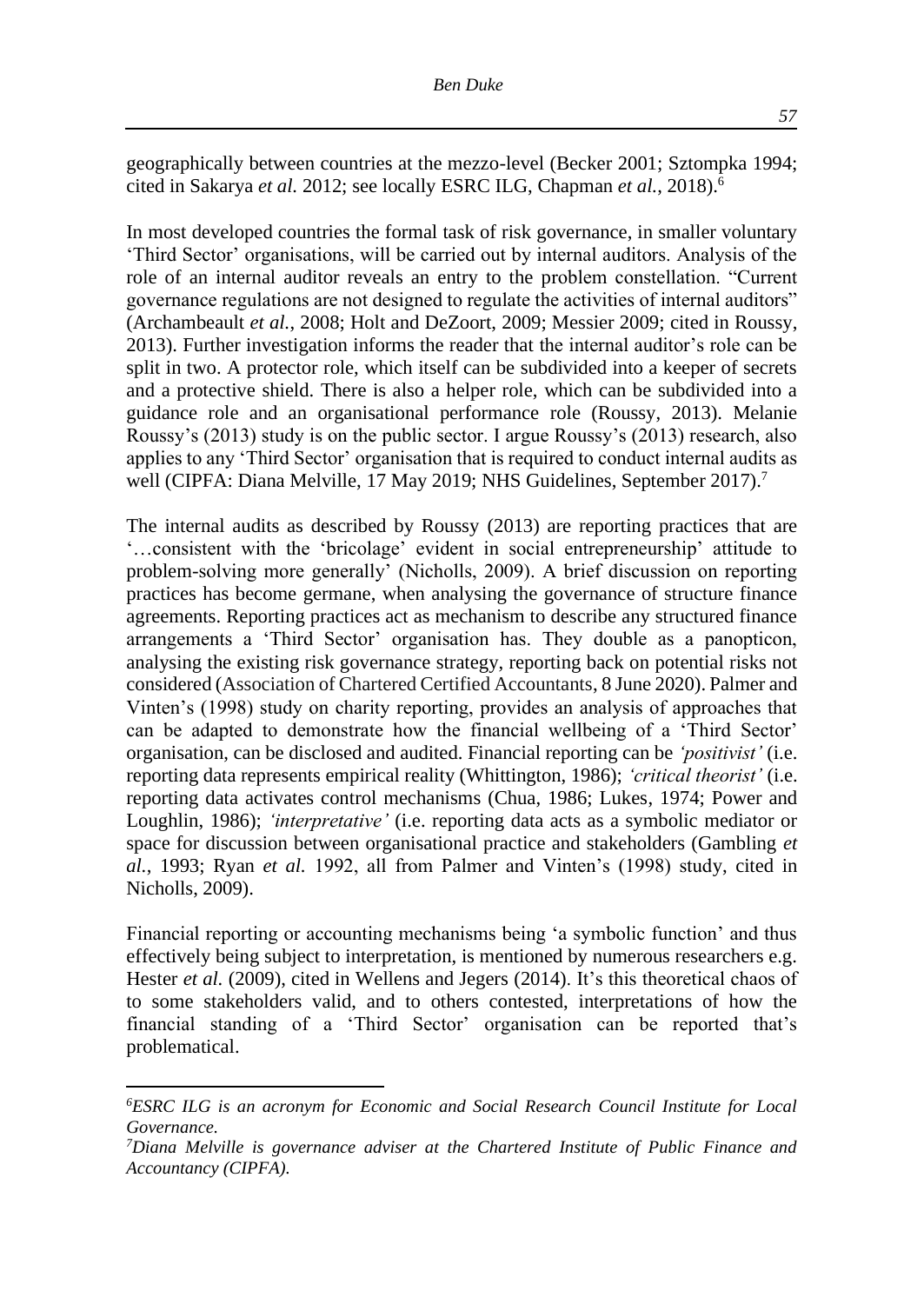Considering a structured finance arrangement and whether any changes should be made to the organisations current risk governance strategy is challenging. A 'positivist' audit practice could be accepted by some, yet deemed to be misleading by others. 'Critical theorist' auditing increases the propensity for stakeholders to ask, at what level should control mechanisms kick in, should it be a, b, or somewhere in between. An 'interpretative' audit could be accepted, except for those claiming this is creative accounting. Roussy's (2013) and Palmer and Vinten's (1998) studies amongst others, demonstrate how problematical it is in practice, to implement effective risk governance. Analysis of structured finance agreements in 'Third Sector' organisations is quite complex, especially if a 'blended value' accounting approach is preferred (Nicholls, 2009; see also Structured Finance Association, 6 June 2020).

Nicholls (2009) 'Blended Value' accounting study is underscored by many other studies. There are a surfeit of complimentary studies, demonstrating the effects of neoliberalism in the form of inappropriate Government focus on performance management on governance. Alexander, Nank and Stivers (1999) argued the emphasis on outcomes and targets, impeded non-profit organisations (NPOs) from pursuing their social objectives. They also argued that the Government-led impetus to professionalise how a NPO delivered its service, resulted in some clients not being stimulated to participate. This had a negative impact on risk governance of the 'Third Sector' organisation, as stakeholders were not being involved in decision-making and policy-making (Wellens and Jegers, 2014). Guo (2007) raised similar concerns arguing access to government funding is very time-consuming, often resulting in a lowering of grassroots community representation in favour of professionalisation.

This has a debilitating effect upon the monitoring quality of the NPO, as the primary objective of ameliorating a societal challenge has been undermined. Nowland-Foreman (1998) also argue there is a loss of volunteer support when a NPO engages with government funding. Suarez (2011) warns of negative side-effects associated with creeping professionalisation e.g. increased difficulties with risk governance (all cited in Wellens and Jegers, 2014). Nicholls (2009; 2010) and other researchers up to 2011, demonstrate there has been a dislocation between the grassroots and the 'Third Sector' organisations. Ordinary people are less likely to choose to engage, due to a neo-liberalistic motivated drive towards professionalism. Research from Van Puyvelde *et al.* (2012), Sakarya *et al.* (2012), Claessens and Yurtoglu, (2013), and Wellens and Jegers (2014), illustrate the unintended consequences of such impetus. There is an existential threat that onerous or practically irrelevant risk governance scrutiny afforded to structured finance arrangements, could impede voluntary engagement. Overly burdensome scrutiny, the drive towards professionalisation have become constituents of an already burgeoning problem constellation in the 2020s (Edmiston and Nicholls, 2018; Northern Ireland Department of Finance, 7 May 2020).<sup>8</sup>

*<sup>8</sup>The Northern Ireland reference clearly supports a neoliberal approach to governance and risk, whilst the Edmiston and Nicholls contribution acts as a critique.*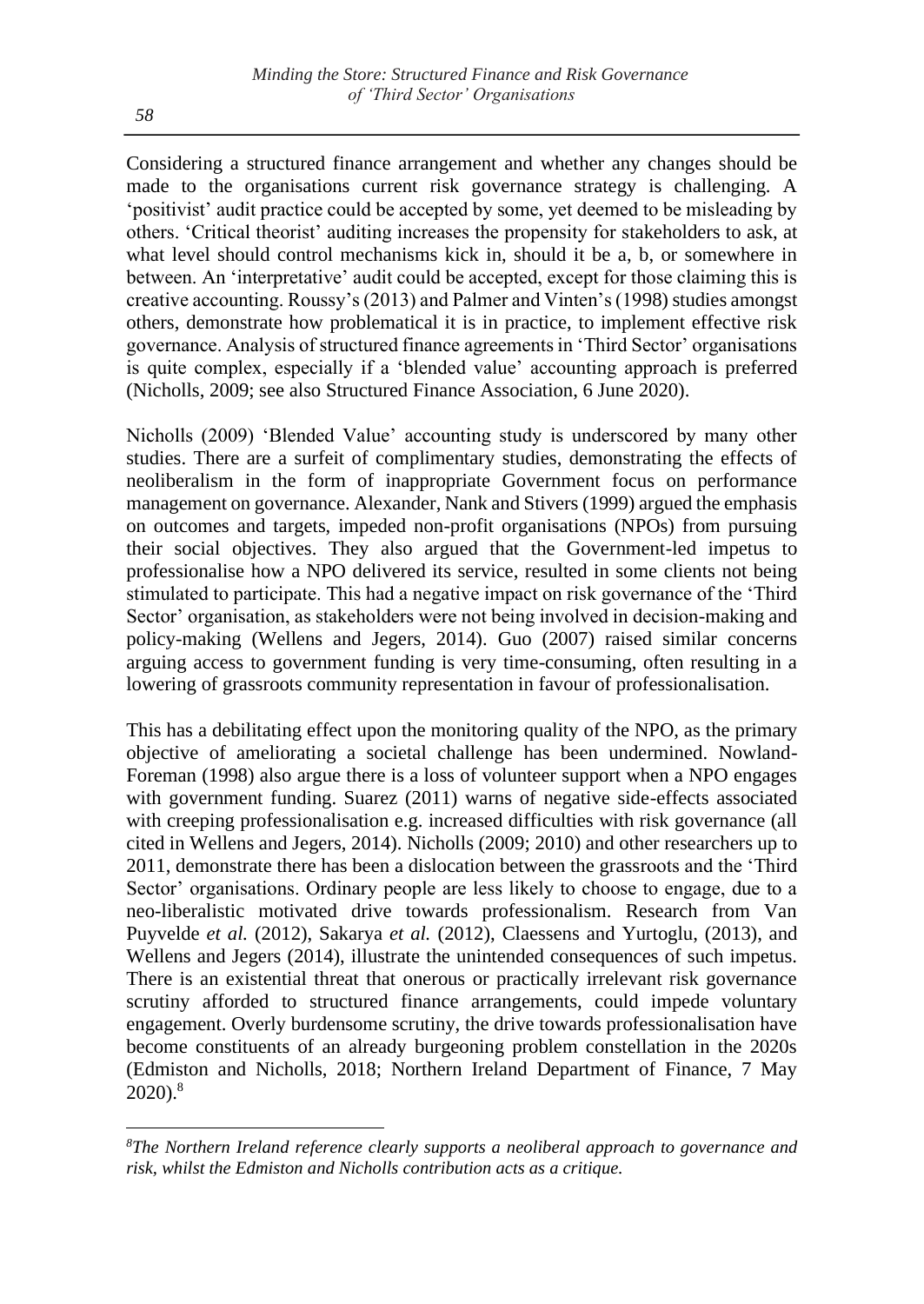#### **6. Social Implications**

There is little emphasis on how poor risk governance can lead to valuable social goods, not being delivered by local voluntary community groups. Social resources no longer being available due to the failure of a 'Third Sector' organisation. Lack of oversight on a structured finance arrangement, could lead to the closure of important amenities. Social resources such as youth, substance misuse or domestic violence hostels, with added support to aid re-housing could fall. Here flawed risk governance has caused organisational failure at the micro level (Becker 2001; Sztompka 1994, cited in Sakarya *et al.*, 2012). In the event of such failure, large voluntary groups could make the operational decision to avoid structured finance arrangements. Such a decision by community enterprises would lead to less social goods being delivered at the national level. This is market failure caused by poor risk governance of large 'Third Sector' organisations. Essentially this is voluntary group organisational failure at the macro and meso level (Wauters, European Commission, 2017).

Inappropriate risk governance of structured finance schemes is paralleled in PFI (Private Finance Initiatives) review discussions. Froud (2003) effectively argued that it's implicit that PFI schemes, which can be described as a structured finance arrangement, increase the likelihood of organisational and/or market failure. The attractiveness of PFI schemes to the private sector, act to undermine the Government's social responsibility of being the service provider and risk bearer of last resort (Froud, 2003, cited in Asenova and Beck, 2010). PFI schemes appear to be set to cost the UK £301billion pounds, with annual repayments averaging at approximately £6billion, peaking in 2017-18 at £10.1billion (Campbell *et al.*, 2012; see also BBC News 18 January 2018). The potential for the social debacle of important amenities brought into being by PFI funding subsequently closing is abundantly clear. The growing reality that many such PFI projects will in all likelihood fail, serves as a warning to 'Third Sector' organisations. Structured finance schemes albeit on a smaller scale than PFI can go awry, if risk governance strategies are not properly formulated.

Kerr (1998, cited in Asenova and Beck, 2010) makes a contribution in the PFI review discussion, which can be seen to have a dual purpose. It also acted as a precursor to Nicholls (2009) 'blended value' work. Kerr (1998) argues that enterprises considering PFI, are forced to go through organisational transformations and appraisal methods which are neoliberal in nature. Kerr (1998) describes how organisations are moulded by the PFI compliance process, along a road of objectification, professionalisation and marketisation to implement service delivery. Kerr's (1998) critique, has profound accountability policy implications to this day in the 2020s. PFI schemes foster neoliberalism, market-based approaches, with the potential to erode socially conscious labour practices that exist in the public sector. "This in turn can lead to a situation where public expectations of fairness and social justice are no longer met" (Kerr, 1998, cited in Asenova and Beck 2010). We can see that Kerr's argument has come to pass. Kerr (1998) is echoed not just by Nicholls (2009; 2010), but more recently, by Claessen and Nyssens (2013), Sakarya *et al.* (2012), Van Puyvelde *et al.* (2012)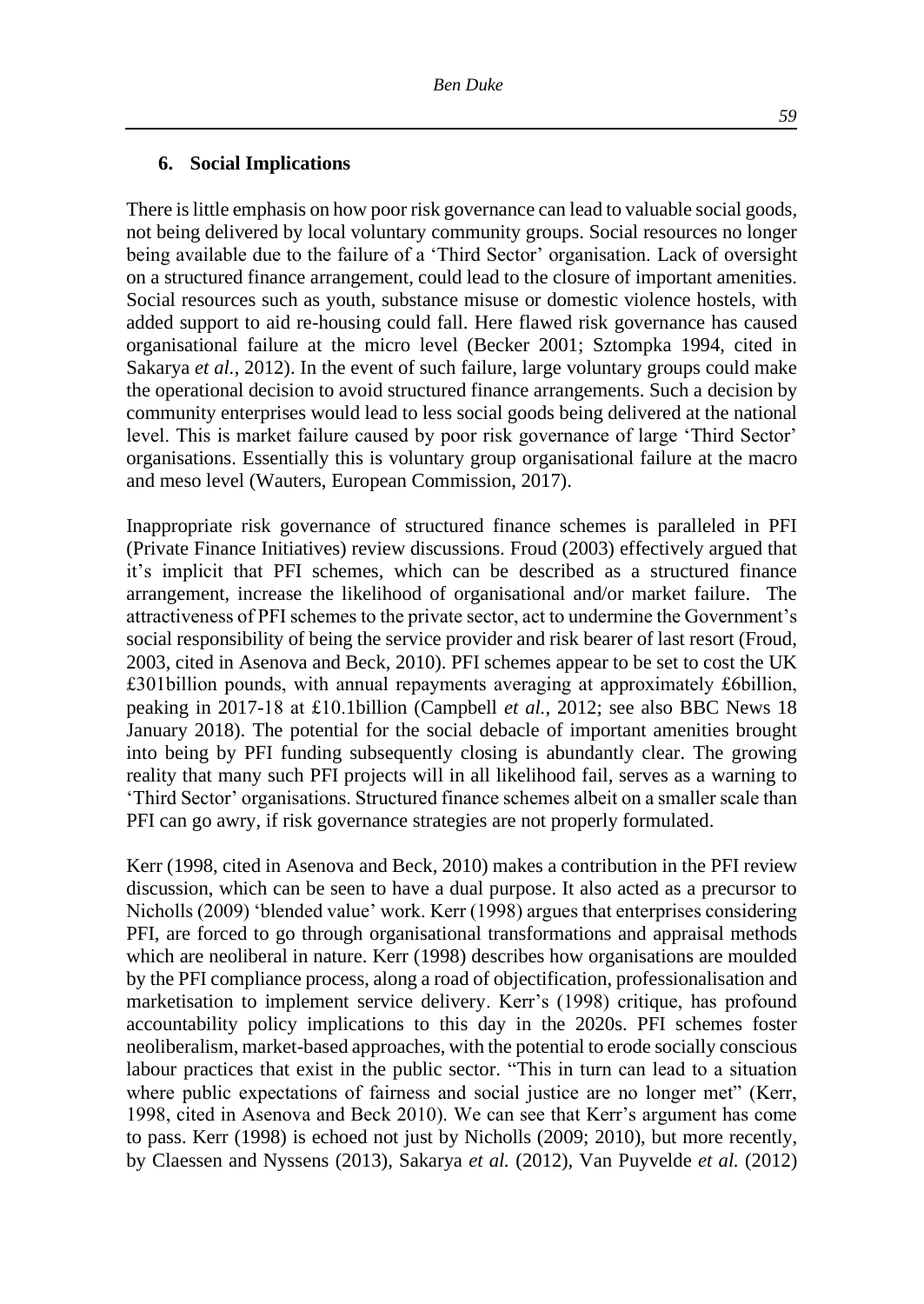and Wellens and Jegers (2014). It can be argued that O' Hara (2018) provides the most critically reflective critique of PFI. What is perhaps most surprising, is that worrying aspects of PFI are presented from research commissioned by the Tony Blair Institute for Global Change. Tony Blair was the UK Prime Minister from 1997 to 2007.

There are ethical considerations. The source of a structured finance scheme might offend some voluntary group's stakeholders e.g. arms manufacturers, blood diamonds or fracking (VolResource, 2019). An inappropriate choice of structured finance agreement, might encourage a boycott of a 'Third Sector' organisation's products or services. "From an institutional perspective, legitimacy is a vital resource for a firm and can be obtained by abiding with the normative, coercive and cognitive pressures emerging from the institutional environment" (DiMaggio and Powell, 1983; Palmer and Biggart, 2002; Strang and Sine, 2002, cited in Sakarya *et al.*, 2012).

# **7. Quality Control: Trust Indicators in 'Third Sector' Risk Governance**

The problem constellation brought to our attention by Palmer and Vinten's (1998) charities study, can be partly offset by 'systems trust' (Giddens, 1990; cited in Nicholls, 2009). 'System trust' is where certain approaches become recognised practice, as alluded to in Roussy's (2013) study on internal auditors in the public sector. Here 'systems trust' provides a proxy for personalised interactions, this could be between internal or external stakeholders. Similarly the recognised practice could be assimilated by service users, the wider public, and/or other social purpose organisations (Power, 2007; cited in Nicholls, 2009). As discussed earlier, auditors Kaplan Financial Knowledge Bank (2020), consider personal interactions between stakeholders during risk assessments. 'Systems trust' also helps underscore Gidron's (2010) description of relational aspects of risk governance.

Third Sector organisations are given trust for a number of reasons. Principally due to their stated purposes identified in social mission statements and organisational form, observers can see a non-for-profit approach. In this context, enterprises activities '…have traditionally acted as risk mitigation proxies for the efficiency and effectiveness of management and operations…' (Edwards and Hulme, 1995; Edwards and Hulme, 1996; cited in Nicholls 2009). Organisations with a non-distributive requirement are also given trust, such enterprises have less of a need for reporting practices such as internal audits (DiMaggio and Anheier, 1990; cited in Nicholls, 2009). Trust is also given to voluntary groups, especially those awarded charitable status. 'Third Sector' organisations credentialised by charitable status, now have a certain level of trust conferred by assimilated proxy. Charitable voluntary groups due to risk governance compliance procedures, now convey they are acting responsibly in their financial affairs (The Governance Group webinars Parts 1 and 2, 13-14 May 2020).

Some 'Third Sector' organisations are NGOs, who are given trust in the form of being '…granted a societal mandate to represent the public interest on specific issues by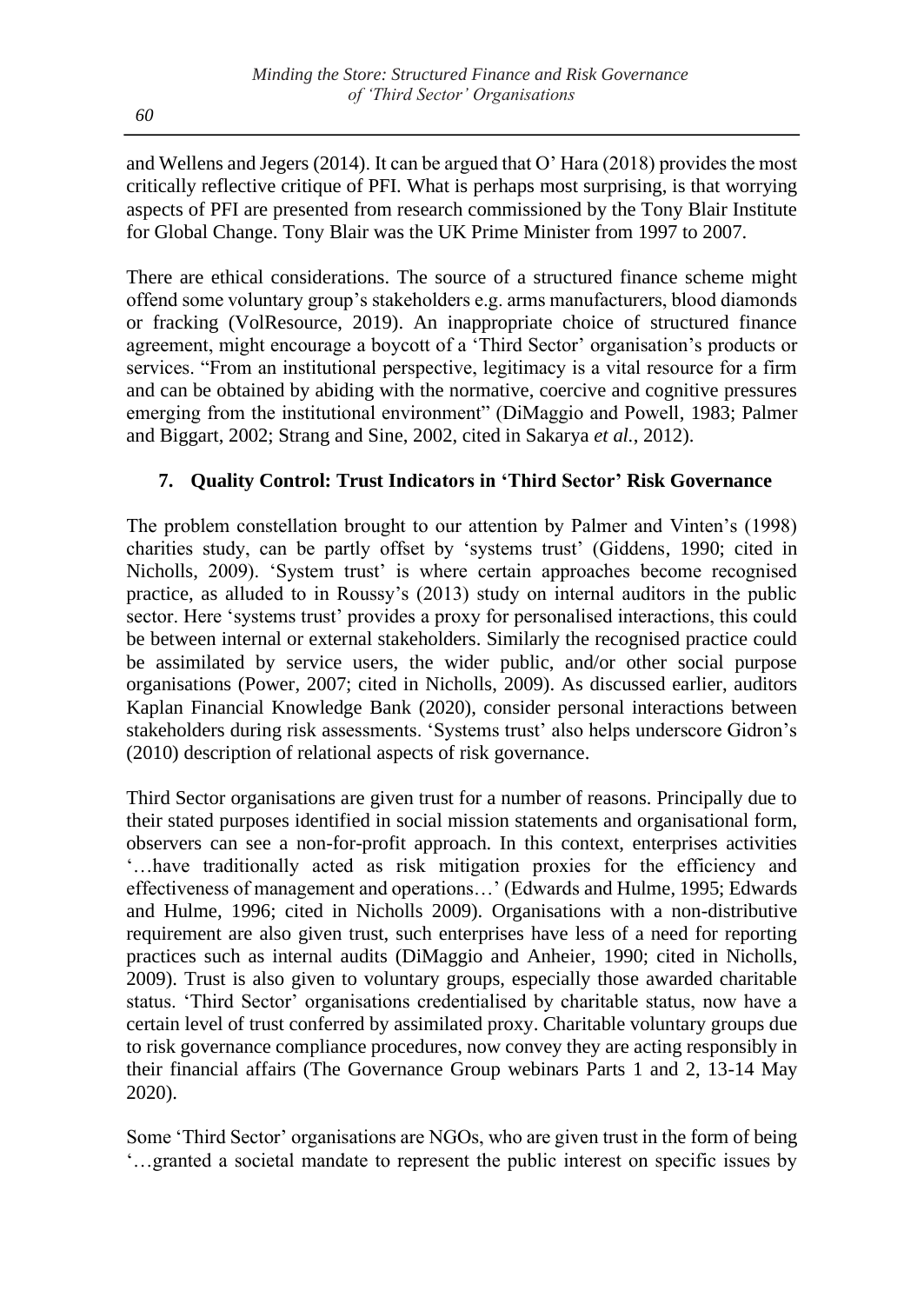virtue of their stated independence' (Nicholls, 2009). Trust given in this manner for these reasons, is described as 'cognitive legitimacy surplus' (Jepson, 2005; Lister, 2003; Nicholls, 2008; Schumann, 1995; cited in Nicholls, 2009). Cognitive legitimacy surplus, which essentially is a tacitly agreed convention for many 'Third Sector' organisations, operates on multiple levels. It could act to influence an organisation decisions regarding funding sources proposed in a structured finance arrangement.

Cognitive legitimacy surplus decision making can also extend to consideration of the type of scrutiny a 'Third Sector' organisation undertakes. For example an area wide decision could be agreed, that all qualifying voluntary organisations should not be subject to a positivist critical audit. This enables the risk governance strategy formulated for an organisation to be less incisive, if present at all. Cognitive legitimacy surplus has had two main effects upon 'Third Sector' organisations, one it reduces public accountability (Jacobs, 2006; Jepson, 2005; cited in Nicholls, 2009). The other effect is it motivates a lack of scrutiny. There has been reduced incentive for 'Third Sector' organisations to become more efficient with future operational improvements, or be strategically innovative (Egholm *et al.*, 2020; Nicholls, 2009; see also The National Council for Voluntary Organisations, UK Civil Society Almanac 2019).

Potentially, cognitive legitimacy surplus, could be an addition to the problem constellation, acting to undermine the work of 'Third Sector' organisations. Due to a perceived lack of candour and transparency, lenders or auditors risk assessments could become less favourable. In turn this '…could, ultimately, have serious negative resource implications' (Jepson, 2005; cited in Nicholls, 2009). The potential for cognitive legitimacy surplus to be very damaging to 'Third Sector' organisations, demonstrates the importance of robust risk governance. The requirement for critical scrutiny which is fit for purpose of voluntary groups becomes particularly acute, especially if structured finance arrangements are involved. The discussion has also revealed that whatever reporting practices are adopted, they need to fully disclose how societal challenges are being met, and accurately represent the financial health of the 'Third Sector' organisation in focus.

The normative logic contained in some of the social policy drivers behind the UK legislation of CIC34 (Community Interest Company 34) reporting requirements are supported. The social policy drivers include '…good governance, sound fiscal policies and a transparency of *operation'* (CIC Regulator 2006; cited in Nicholls, 2010). The discourse used by CIC Regulators then and in the 2020s now, is evidence of wider normative power structures. By definition the discourse is paradigmatic in nature. That is not necessarily a negative outcome, if it helps 'Third Sector' organisations to access sufficient funds to deliver societal needs (Figueiredo, 2019, Good Governance Institute Blog; GOV.UK, Office of the Regulator of Community Interest Companies, 2 June 2020b; Pantzerhielm *et al.*, 2020).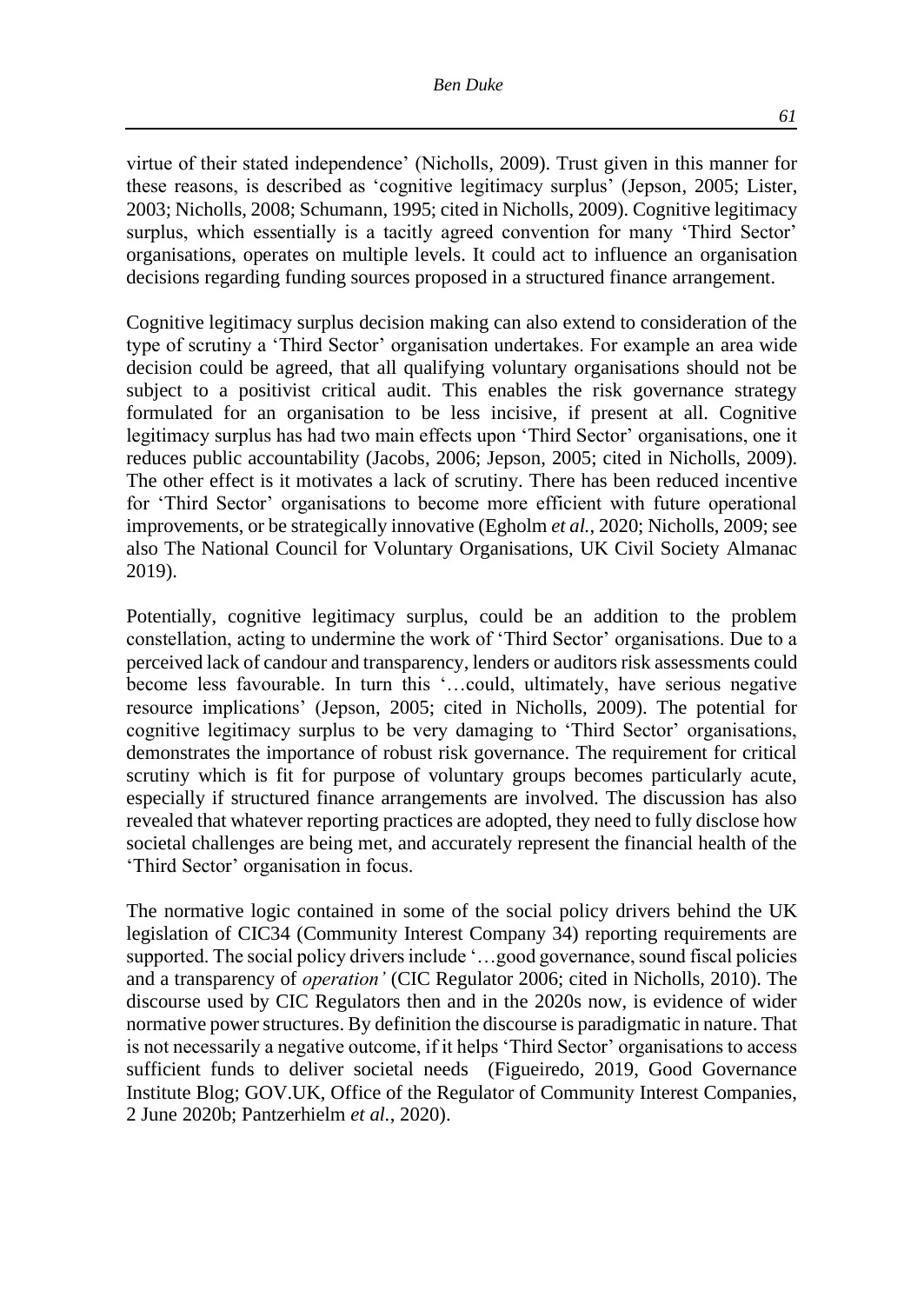There is a critique that some reporting practices contribute towards inappropriately legitimising the logics of social enterprise (Dart, 2004; cited in Nicholls, 2009). This results in bad practice which is a form of poor risk governance. The societal benefit of CIC34 reporting, is that cognitive, normative and pragmatic legitimacy is delivered. Underpinned by the necessity to include the social remit of the 'Third Sector' organisations activity (Nicholls, 2010). CIC34 reporting also places a statutory duty on UK based 'Third Sector' organisations, to consult with stakeholders (BIS, 2013; GOV.UK, CIC34 company report example, 2 June 2020a).<sup>9</sup> Yes hegemonic and paradigmatic forces are at play, and are being reinforced by the operational mechanics of CIC34 reporting.

However earlier discussion has revealed what could potentially happen to a social enterprise if there is insufficient oversight. The unintended consequences of disclosure and auditing being absent, could produce cognitive legitimacy surplus potentially resulting in market failure. 'Third Sector' organisations and the wider society benefit, from being afforded the protection delivered by CIC34 reporting, irrespective of the neo-liberalistic discourse. The importance of 'Blended Value Accounting', a variant model of which is used in CIC34 reporting, can't be understated (Nicholls, 2010). This is especially apparent when structured finance arrangements and the policy formulation of risk governance strategy are being considered (Third Sector Interview: Stephen Hale, CEO Refugee Action, 2 April 2020).

## **8. Conclusion**

In practice, small 'Third Sector' organisations, due to insufficient turnover, do not have to report their economic performance. Essentially many voluntary and community groups self-report. A number use an amalgamation of the 'signification' and 'legitimisation' dimensions of structuration (Giddens 1984; Giddens 1991).<sup>10</sup> Still others use a social constructivist (Gergen, 2002) 'systems trust' relationship approach to demonstrate compliance with common shared values. By recognition from their peers, many community-based enterprises are given what can be classed as a quasiself-audit licence. This quasi-self-audit licence, is conferred by other stakeholders which helps to underpin the legitimacy of the enterprise in receipt. Peer approval helps reinforce both the receiver and the giver, of their status of being one of the many types of 'Third Sector' organisation (Phillips and Hebb, 2010). The quasi-self-licence I have described, is similar to the 'SLO' (social licence to operate), acquired from local communities by mineral developers in Canada (Prno and Slocombe, 2012). However my quasi-self-license operates at a much smaller scale, at the grassroots level. The quasi-self-licence is a logical extension of legitimacy theory, where an enterprise must have legitimacy in the form of a social *"licence to operate"* (Deegan, 2002; cited in

*<sup>9</sup>CIC34 report example is dated 9 March 2009, the GOV.UK website page was updated 2 June 2020.*

*<sup>10</sup>Giddens explains structuration theory, in a book chapter volume edited by Bryant and Jary (1991).*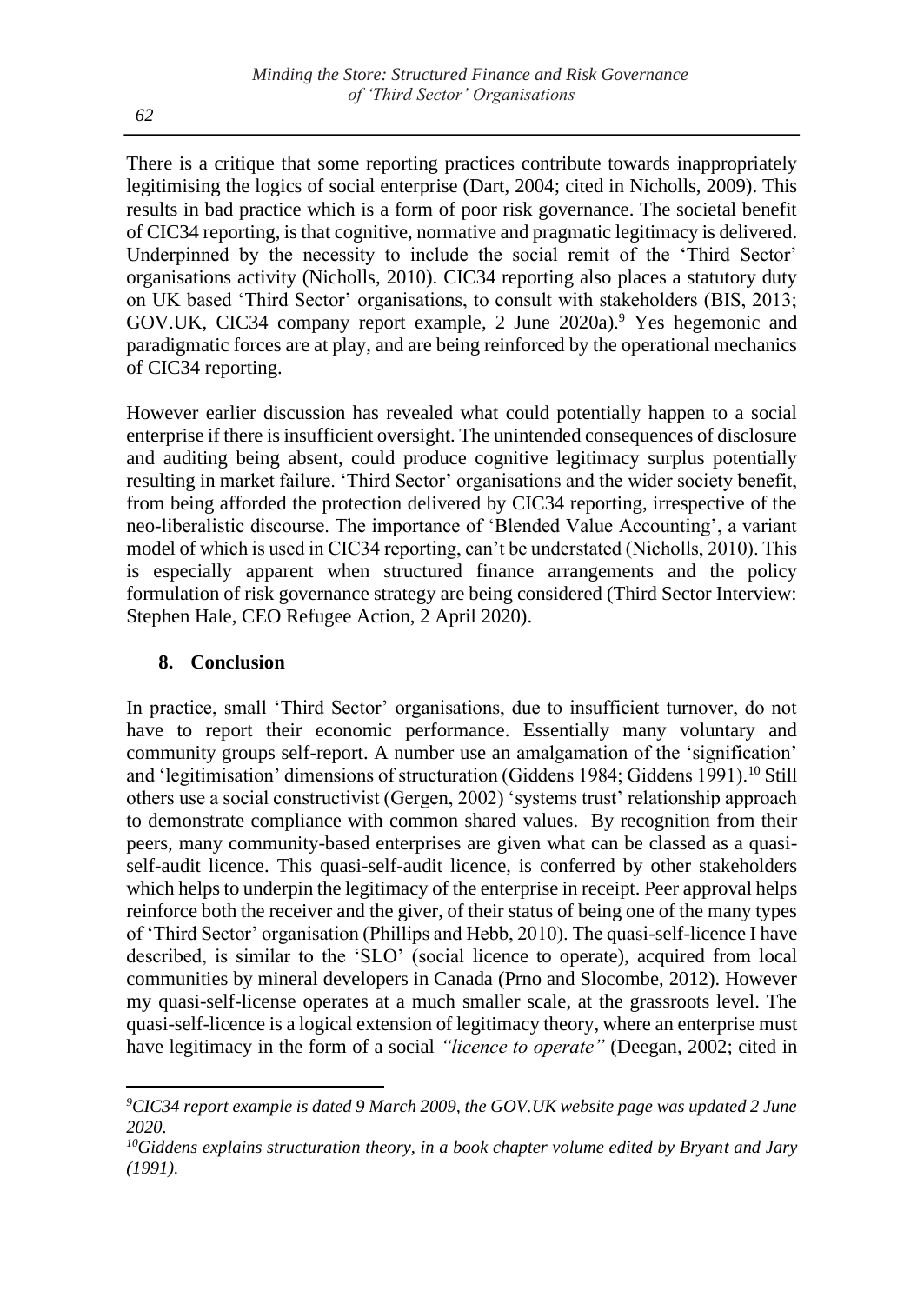Hahn and Kuhnen, 2013). The process by which 'Third Sector' organisations receive a quasi-self-licence can also be seen through the lens of neo-institutionalist theory (DiMaggio and Powell, 1991; Contrafatto, 2009; cited in Contrafatto, 2011). Prno and Slocombe's (2012) 'SLO' study and Giddens (1984) 'communicative action' theory provide further support. They help to conceptualise how there has been a paradigm shift in factors to be assessed in risk governance policy formation. There is widespread recognition that the needs of non-state actors in 'Third Sector' organisations must be prioritised, if societal challenges are to be met (The King's Fund: Wenzel and Robertson, NHS Commissioning 19 September 2019).

#### **References:**

- Asenova, D., Beck, M. 2010. Crucial silences: When accountability met PFI and finance capital. Critical Perspectives on Accounting, 21(1), 1-1. [https://doi.org/10.1016/j.cpa.2008.09.009.](https://doi.org/10.1016/j.cpa.2008.09.009)
- Association of Chartered Certified Accountants. 2020. Not-for-profit organisations. Technical Section. [https://www.accaglobal.com/gb/en/student/exam-support](https://www.accaglobal.com/gb/en/student/exam-support-resources/fundamentals-exams-study-resources/f5/technical-articles/NFP-organisations.html)[resources/fundamentals-exams-study-resources/f5/technical-articles/NFP](https://www.accaglobal.com/gb/en/student/exam-support-resources/fundamentals-exams-study-resources/f5/technical-articles/NFP-organisations.html)[organisations.html.](https://www.accaglobal.com/gb/en/student/exam-support-resources/fundamentals-exams-study-resources/f5/technical-articles/NFP-organisations.html)
- Bach-Mortensen, A.M., Montgomery, P. 2018. What are the barriers and facilitators for third sector organisations (non-profits) to evaluate their services? A systematic review. Systematic Reviews, 17(3), 1-15. [https://doi.org/10.1186/s13643-018-0681-1c](https://doi.org/10.1186/s13643-018-0681-1),
- Ball, A.S. 2016. Social Enterprise Governance. University of Pennsylvania, Journal of Business Law, 18(4), 919-984. [https://scholarship.law.upenn.edu/cgi/viewcontent.cgi?referer=https://uk.search.yah](https://scholarship.law.upenn.edu/cgi/viewcontent.cgi?referer=https://uk.search.yahoo.com/&httpsredir=1&article=1519&context=jbl) [oo.com/&httpsredir=1&article=1519&context=jbl.](https://scholarship.law.upenn.edu/cgi/viewcontent.cgi?referer=https://uk.search.yahoo.com/&httpsredir=1&article=1519&context=jbl)
- Balser, D., McClusky, J. 2005. Managing Stakeholder Relationships and Nonprofit Organisation Effectiveness. Nonprofit Management and Leadership, 15(3), 295-315. <https://doi.org/10.1002/nml.70>
- BBC News. 2018. PPI deals 'costing tax payers billions'. Business, 18 January. <https://www.bbc.co.uk/news/business-42724939>
- Benn, S., Dunphy, D., Martin, A. 2009. Governance of environmental risk: New approaches to managing stakeholder involvement. Journal of Environmental Management, 90(4), 1567-1575. <http://dx.doi.org/10.1016/j.jenvman.2008.05.011>
- BIS, Department for Business, Innovations and Skills. 2013. Office of the Regulator of Community Interest Companies (CIC): Leaflets, BIS/13/786, Frequently Asked Questions. [http://www.bis.gov.uk/assets/cicregulator/docs/leaflets/13-786](http://www.bis.gov.uk/assets/cicregulator/docs/leaflets/13-786-community-interest-companies-frequently-asked-questions.pdf) [community-interest-companies-frequently-asked-questions.pdf](http://www.bis.gov.uk/assets/cicregulator/docs/leaflets/13-786-community-interest-companies-frequently-asked-questions.pdf)
- Brown, R., Lee, N. 2018. The theory and practice of financial instruments for small and medium-sized enterprises. OECD, Paris. [http://www.oecd.org/cfe/regional](http://www.oecd.org/cfe/regional-policy/Brown_When-to-use-financial-instruments.pdf)[policy/Brown\\_When-to-use-financial-instruments.pdf](http://www.oecd.org/cfe/regional-policy/Brown_When-to-use-financial-instruments.pdf)
- Bryant, C.G.A., Jary, D. (Eds.). 1991. Giddens' theory of structuration: a critical Appreciation. Routledge, London.
- Bulmer, S., Dolowitz, D., Humphreys, P., Padgett, S. 2007. Policy Transfer in European Union Governance: Regulating the Utilities. Routledge, London.
- Burness, P., Harkness, G. 2020. Virtual Board Meetings for third sector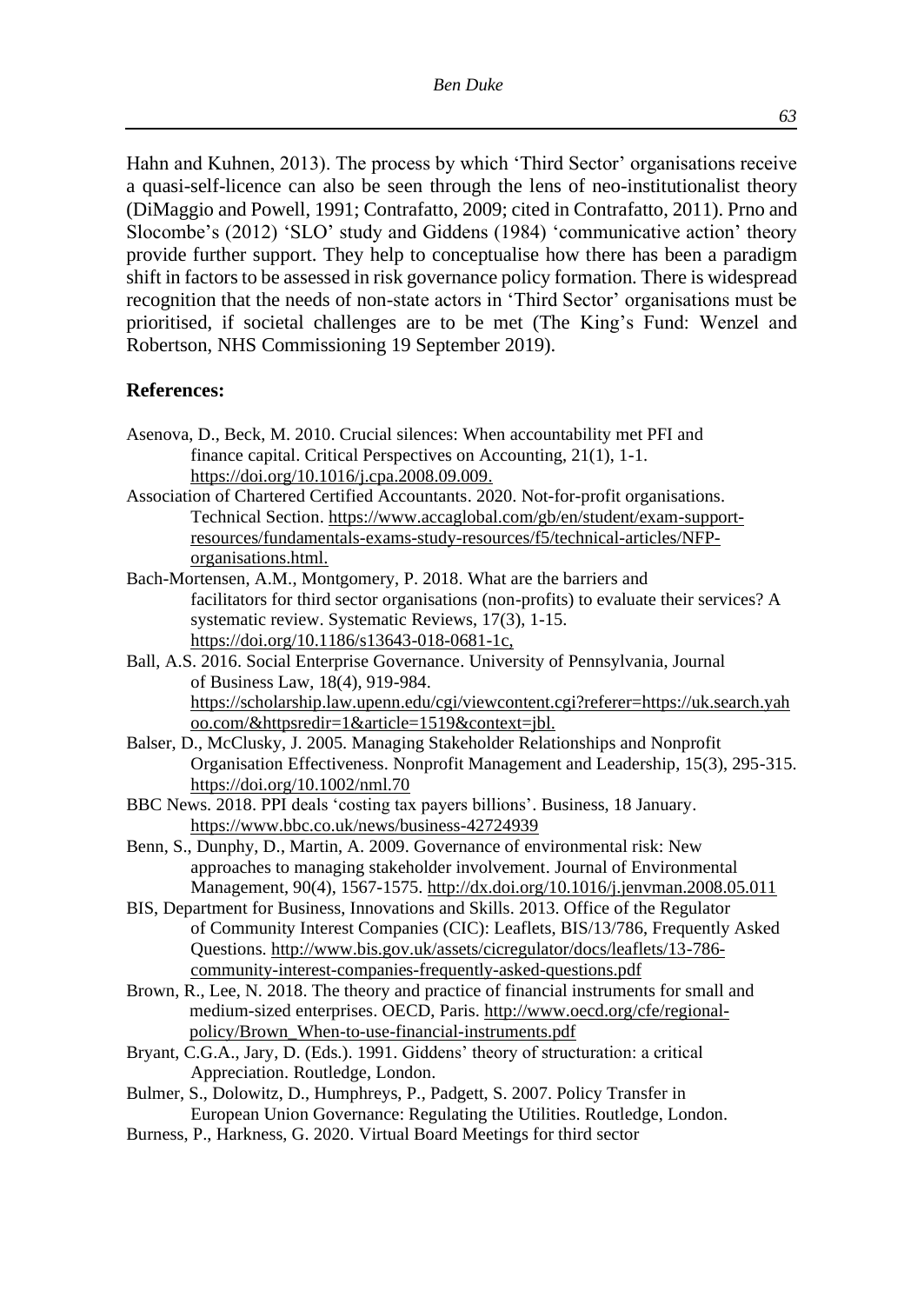| organisations – technical tips for legal compliance. Insights and Events.                |
|------------------------------------------------------------------------------------------|
| https://www.burnesspaull.com/insights-and-events/news/virtual-board-meetings-for-        |
| third-sector-organisations-technical-tips-for-legal-compliance                           |
| Cahill, D., Edwards, L., Stilwell, F. 2012. Neoliberalism: Beyond the Free Market.       |
| Edward Elgar, Cheltenham.                                                                |
| Campbell, D., Ball, J., Rogers, S. 2012. PFI will ultimately cost £300bn.                |
| The Guardian, http://www.theguardian.com/politics/2012/jul/05/pfi-cost-300bn             |
| Chapman, T. 2020. Third Sector Trends in North England                                   |
| 2020: a digest of findings. Community Foundation, Newcastle upon Tyne.                   |
| https://www.communityfoundation.org.uk/wordpress/wp-                                     |
| content/uploads/2020/05/Third-Sector-Trends-In-North-East-England-2020-1-1.pdf           |
| Chapman, T., Mawson, J., Robinson, F., Wistow, J. 2018. How to work effectively with the |
| third sector: A discussion paper for public sector organisations. ESRC ILG,              |
| Durham. https://www.stchads.ac.uk/wp-content/uploads/2018/02/ILG-How-to-                 |
| work-effectively-with-the-third-sector-discussion-paper-March-2019-.pdf                  |
| Charity Finance Group. 2020. Governance, regulation and compliance. Section              |
| Topic, 13 February. https://cfg.org.uk/governance-regulation-and-compliance#             |
| Claessens, C., Yurtoglu, B.B. 2013. Corporate governance in emerging markets:            |
| A survey. Emerging Markets Review, 15(June), 1-33.                                       |
| https://doi.org/10.1016/j.ememar.2012.03.002                                             |
| Defourny, J. 2001. From third sector to 'social enterprise'. In Borzaga, C. and J.       |
| Defourny, (Eds.) The emergence of social enterprise. Routledge, London, 1-28.            |
| Defourny, J., Nyssens, M. 2010. Social enterprise in Europe: At the crossroads of        |
| market, public policies and the third sector. Policy and Society, 29(3), 231-242.        |
| https://doi.org/10.1016/j.polsoc.2010.07.002                                             |
| Edmiston, D., Nicholls, A. 2018. Social Impact Bonds: The Role of Private Capital        |
| in Outcome-Based Commissioning. Journal of Social Policy, 47(1), 57-76.                  |
| https://www.cambridge.org/core/services/aop-cambridge-                                   |
| core/content/view/83B92D884934604E21EE2A963EB4E11C/S0047279417000125a.                   |
| pdf                                                                                      |
| Egholm, L., Heyes, L., Mourey, D. 2020. Civil Society Organisations: the Site of         |
| Legitimizing the Common Good - a Literature Review. Voluntas, 31(1), 1-18.               |
| https://doi.org/10.1007/s11266-019-00171-y                                               |
| Eikenberry, A.M., Kluver, D.J. 2004. The Marketization of the Non-Profit Sector:         |
| Civil Society at Risk? Public Administration Review, 64(2), 132-140.                     |
| https://doi.org/10.1111/j.1540-6210.2004.00355                                           |
| European Commission SBI Report. 2019. Social Business Initiative (SBI) follow up:        |
| Co-operation between social economy enterprises and traditional enterprises Final        |
| Report. Internal Market, Industry, Entrepreneurship and SMEs.                            |
| https://ec.europa.eu/docsroom/documents/36684                                            |
| Figueiredo, J. 2019. Governance challenges in the third sector. GGI Blog, 17(1), 1-2.    |
| https://www.good-governance.org.uk/wp-content/uploads/2019/10/GGI-BLOG-17-               |
| 1.pdf                                                                                    |
| Gergen, K. 2002. An Invitation to Social Construction. Sage, London.                     |
| Giddens, A. 1976. New Rules of Sociological Method: A Positive Critique of               |
| Interpretive Sociology. Hutchinson, London.                                              |
| Giddens, A. 1984. The Constitution of Society: outline of the theory of structuration.   |
| Polity Press, London.                                                                    |
| Gidron, B. 2010. Promoting civil society in Third Sector organisations through           |
|                                                                                          |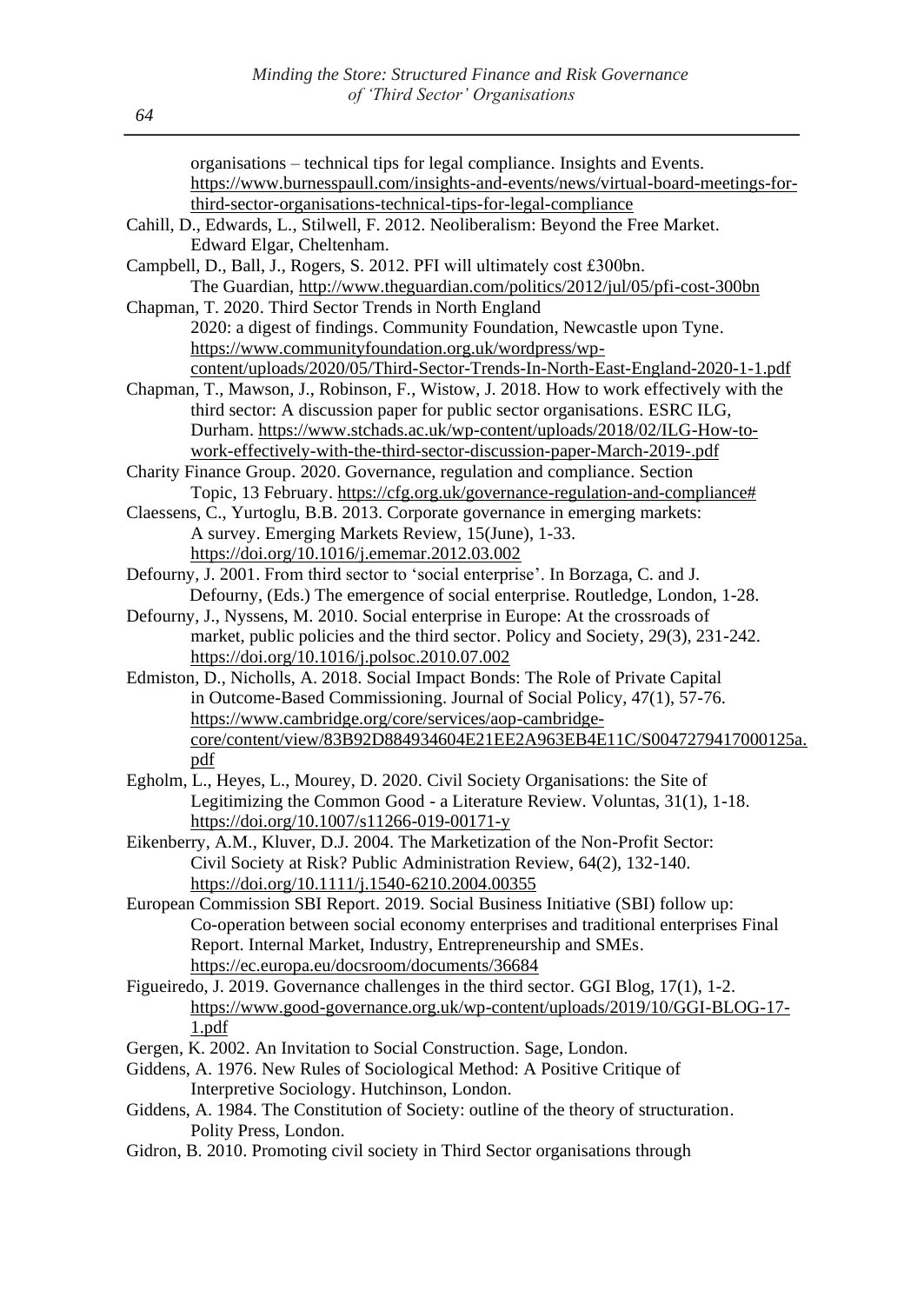participatory management patterns. European Management Journal, 28(6), 403-412. <https://doi.org/10.1016/j.emj.2010.06.005>

- GOV.UK. 2020a. CIC34 detailed community interest report (completed example) 31 March 2009. Community and society, (updated 2 June 2020). [https://www.gov.uk/government/publications/form-cic34-community-interest](https://www.gov.uk/government/publications/form-cic34-community-interest-company-report)[company-report](https://www.gov.uk/government/publications/form-cic34-community-interest-company-report)
- GOV.UK. 2020b. Community Interest Companies. Office of the Regulator of Community Interest Companies, (last updated 2 June 2020). [https://www.gov.uk/government/organisations/office-of-the-regulator-of](https://www.gov.uk/government/organisations/office-of-the-regulator-of-community-interest-companies)[community-interest-companies](https://www.gov.uk/government/organisations/office-of-the-regulator-of-community-interest-companies)
- Habermas, J. 1984. The Theory of Communicative Action: Volume 1 Reason and the Rationalisation of Society. Beacon Press, Boston.
- Hahn, R., Kuhnen, M. 2013. Determinants of sustainability reporting: a review of results, trends, theory, and opportunities in an expanding field of research. Journal of Cleaner Production, 59, 5-21. <https://doi.org/10.1016/j.jclepro.2013.07.005>
- Hawkey, D., Webb, J., Winskel, M. 2013. Organisation and governance of urban energy systems: district heating and cooling in the UK. Journal of Cleaner Production, 50, 22-31. <https://doi.org/10.1016/j.jclepro.2012.11.018>
- Holland, C. 2020. New Steering Group for Non-Profit Accounting Project. Humentum Press Release. [https://www.humentum.org/blog-news/press](https://www.humentum.org/blog-news/press-releases/new-steering-group-global-non-profit-accounting-project)[releases/new-steering-group-global-non-profit-accounting-project](https://www.humentum.org/blog-news/press-releases/new-steering-group-global-non-profit-accounting-project)
- Kaplan Financial Knowledge Bank. 2020. Chapter 10: Risk and the risk management Process. Corporate governance approaches: Third Sector organisations. [https://kfknowledgebank.kaplan.co.uk/acca/chapter-10-risk-and-the-risk](https://kfknowledgebank.kaplan.co.uk/acca/chapter-10-risk-and-the-risk-management-process)[management-process#](https://kfknowledgebank.kaplan.co.uk/acca/chapter-10-risk-and-the-risk-management-process)
- LaBelle, M. 2012. Constructing post-carbon institutions: Assessing EU carbon reduction efforts through an institutional risk governance approach. Energy Policy, 40, 390-403. <https://doi.org/10.1016/j.enpol.2011.10.024>
- Local Government Association. 2020. Accessing support: The role of the voluntary and community sector during COVID-19. LGA Information. [https://www.local.gov.uk/sites/default/files/documents/Accessing%20support%20th](https://www.local.gov.uk/sites/default/files/documents/Accessing%20support%20the%20role%20of%20the%20voluntary%20and%20community%20sector%20during%20COVID-19%20WEB.pdf) [e%20role%20of%20the%20voluntary%20and%20community%20sector%20during](https://www.local.gov.uk/sites/default/files/documents/Accessing%20support%20the%20role%20of%20the%20voluntary%20and%20community%20sector%20during%20COVID-19%20WEB.pdf) [%20COVID-19%20WEB.pdf](https://www.local.gov.uk/sites/default/files/documents/Accessing%20support%20the%20role%20of%20the%20voluntary%20and%20community%20sector%20during%20COVID-19%20WEB.pdf)
- Milbourne, L., Cushman, M. 2013. From the third sector to the big society: how changing UK government policies have eroded third sector trust. Voluntas, 24, 405- 508. <http://eprints.lse.ac.uk/44455/1/10.1007/s11266-012-9302-0>
- Melville, D. 2019. Internal auditors could build back trust in the public sector. The Chartered Institute of Public Finance and Accountancy, Opinion, 17 May. [https://www.publicfinance.co.uk/opinion/2019/05/internal-auditors-could-build](https://www.publicfinance.co.uk/opinion/2019/05/internal-auditors-could-build-back-trust-public-sector)[back-trust-public-sector](https://www.publicfinance.co.uk/opinion/2019/05/internal-auditors-could-build-back-trust-public-sector)
- Mutual Aid Networks 2020. COVID-related Mutual Aid. Mutual Aid Networks blog. <https://www.mutualaidnetwork.org/covid-related-mutual-aid/>
- Nicholls, A. 2009. We do good things don't we? 'Blended value accounting' in social Entrepreneurship. Accounting, Organisations and Society, 34(6-7), 755-769. <https://doi.org/10.1016/j.aos.2009.04.008>
- Nicholls, A. 2010. Institutionalising social entrepreneurship in regulatory space: Reporting and disclosure by community interest companies. Accounting, Organisations and Society, 35(4), 394-415. <https://doi.org/10.1016/j.aos.2009.08.001>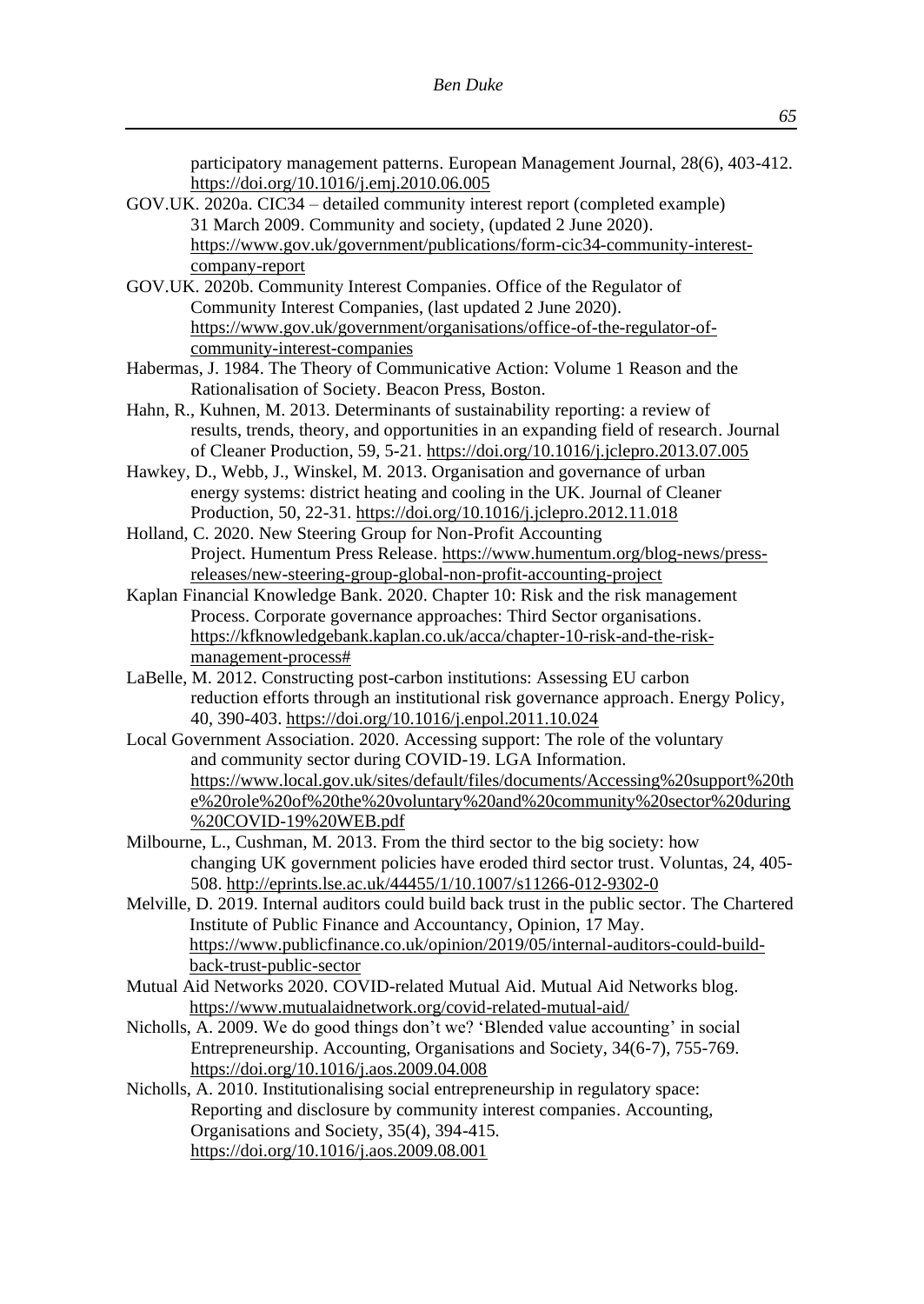- Northern Ireland Department of Finance. 2020. Governance and risk guidance. Publications. [https://www.finance-ni.gov.uk/publications/governance-and-risk](https://www.finance-ni.gov.uk/publications/governance-and-risk-guidance)[guidance](https://www.finance-ni.gov.uk/publications/governance-and-risk-guidance)
- Oberle, B., Florin, M.V., Escher, G. 2019. Annual Report 2018. International Risk Governance Centre and International Risk Governance Council (Foundation), Lausanne. [https://irgc.org/wp-content/uploads/2019/04/IRGC-Annual-report-](https://irgc.org/wp-content/uploads/2019/04/IRGC-Annual-report-2018.pdf)[2018.pdf](https://irgc.org/wp-content/uploads/2019/04/IRGC-Annual-report-2018.pdf)
- O' Hara, G. 2018. New Labour's Domestic Policies: Neoliberal, Social Democratic or a Unique Blend? London, Tony Blair Institute for Global Change. [https://institute.global/sites/default/files/articles/New-Labour-s-Domestic-Policies-](https://institute.global/sites/default/files/articles/New-Labour-s-Domestic-Policies-Neoliberal-Social-Democratic-or-a-Unique-Blend-.pdf#page=1&zoom=auto,-107,842)[Neoliberal-Social-Democratic-or-a-Unique-Blend-.pdf#page=1&zoom=auto,-](https://institute.global/sites/default/files/articles/New-Labour-s-Domestic-Policies-Neoliberal-Social-Democratic-or-a-Unique-Blend-.pdf#page=1&zoom=auto,-107,842) [107,842](https://institute.global/sites/default/files/articles/New-Labour-s-Domestic-Policies-Neoliberal-Social-Democratic-or-a-Unique-Blend-.pdf#page=1&zoom=auto,-107,842)
- Pantzerhielm, L., Holzscheiter, A., Bahr, T. 2020. Power in relation of international organisations: The productive effects of 'good' governance norms in global health. Review of International Studies, X, 1-20. <http://dx.doi.org/10.1017/S0260210520000145>
- Pepperill, A. 2020. Charities and the Third Sector. IRM Risk Predictions. <https://www.theirm.org/news/irm-risk-predictions-2020/>
- Phillips, S., Hebb, T. (Eds). 2010. Financing the third sector. Policy and Society, Special Edition, 29(3), 181-282. <https://doi.org/10.1016/j.polsoc.2010.07.001>
- Prno, J., Slocombe, S.D. 2012. Exploring the origins of 'social licence to operate' in the mining sector: Perspectives from governance and sustainability theories. Resources Policy, 37(3), 346-357. <http://dx.doi.org/10.1016/j.resourpol.2012.04.002>
- Rick, J. 2020. 3 Reasons why civil society is essential to COVID-19 recovery. World Economic Forum, Civil Society, 29 May. [https://www.weforum.org/agenda/2020/05/why-civil-society-is-essential-to-covid-](https://www.weforum.org/agenda/2020/05/why-civil-society-is-essential-to-covid-19-pandemic-recovery/)[19-pandemic-recovery/](https://www.weforum.org/agenda/2020/05/why-civil-society-is-essential-to-covid-19-pandemic-recovery/)
- Roussy, M. 2013. Internal auditors roles: From watchdogs and helpers to protectors of the top manager. Critical Perspectives on Accounting, 24(7), 550-571. <https://doi.org/10.1016/j.cpa.2013.08.004>
- Sakarya, S., Boder, M., Yildirim-Oktem, O., Selekler-Goksen, N. 2012. Social alliances: Business and social enterprise collaboration for social transformation. Journal of Business Research, 65(12), 1710-1720. <https://doi.org/10.1016/j.jbusres.2012.02.012>
- Scottish Council for Voluntary Organisations. 2020. Accounts and Reporting' section. [https://scvo.org.uk/support/running-your-organisation/finance-business](https://scvo.org.uk/support/running-your-organisation/finance-business-management/charity-accounts-financial-reporting)[management/charity-accounts-financial-reporting](https://scvo.org.uk/support/running-your-organisation/finance-business-management/charity-accounts-financial-reporting)
- Smith, J., Neal, T. 2019. Trusting an entrepreneurial orientation in the third Sector. Conference paper, CNPR 2019 Conference, Belfast, United Kingdom, 3-4 September 2019, 1-30. [https://www.weforum.org/agenda/2018/08/six-challenges](https://www.weforum.org/agenda/2018/08/six-challenges-social-entrepreneurs-need-to-overcome/)[social-entrepreneurs-need-to-overcome/](https://www.weforum.org/agenda/2018/08/six-challenges-social-entrepreneurs-need-to-overcome/)
- Tekathen, M., Dechow, N. 2013. Enterprise risk management and continuous realignment in the pursuit of accountability: A German case. Management Accounting Research, 24(2), 100-121. <http://dx.doi.org/10.1016/j.mar.2013.04.005>
- The Governance Group. 2020. Responsible Business Conduct. Webinar on Responsible Business Conduct, two day webinar. <https://www.thegovgroup.org/responsible-business-conduct>
- The National Council for Voluntary Organisations. 2019. How to make a start